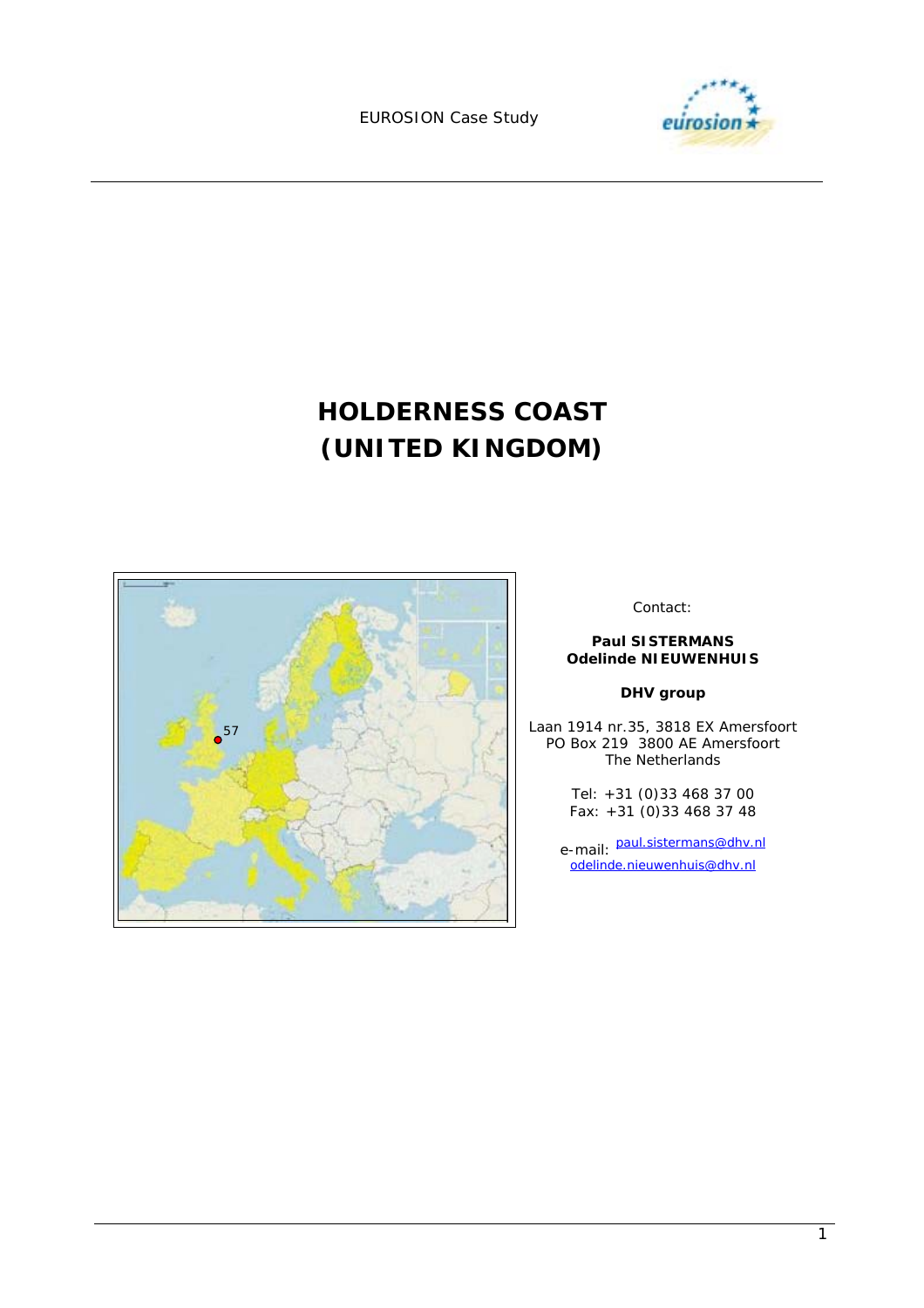

# **1. GENERAL DESCRIPTION OF THE AREA**

### **1.1 Physical process level**

### **1.1.1 Classification**

One of the youngest natural coastlines of England is the Holderness Coast, a 61 km long stretch of low glacial drift cliffs 3m to 35m in height. The Holderness coast stretches from Flamborough Head in the north to Spurn Head in the south. The Holderness coast mainly exists of soft glacial drift cliffs, which have been cut back up to 200 m in the last century. On the softer sediment, the crumbling cliffs are fronted by beach-mantled abrasion ramps that decline gradually to a smoothed sea floor.

The Holderness coast is a macro-tidal coast, according to the scoping study the classification of the coast is: 2. Soft rock coasts High and low glacial sea cliffs

### **1.1.2 Geology**

About a million years ago the Yorkshire coastline was a line of chalk cliffs almost 32 km west of where it now is. During the Pleistocene Ice Age (18,000 years ago) deposits of glacial till (soft boulder clay) were built up against these cliffs to form the new coastline. The boulder clay consists of about 72% mud, 27% sand and 1% boulders and large pebbles.



*Fig. 1: Location of case area.*

### **1.1.3 Morphology**



*Fig. 2: Holderness coast.* 

The coastline sweeps in a smooth 'S-shape' from just south of Bridlington in the north to Spurn Point in the south at the mouth of the Humber Estuary. This smooth shape is only broken where sea defences have reduced erosion at the protected point and increased it southwards.

The seabed erodes by the action of waves, causing a deepening of the area fronting the cliff. The submarine contours drop off rapidly offshore, at Dimlington Highland in the south the 10 metre submarine contour is only 600 metres from the beach. The coast is thus subject to the full force of the waves from the North Sea with little attenuation before they reach the cliff line. The sea is continually able to reach the base of the cliff. Part of this area is designated an off shore Marine Sensitive Area.

Generally the natural beaches of Holderness are almost always narrow and unable to stop wave erosion. During the winter they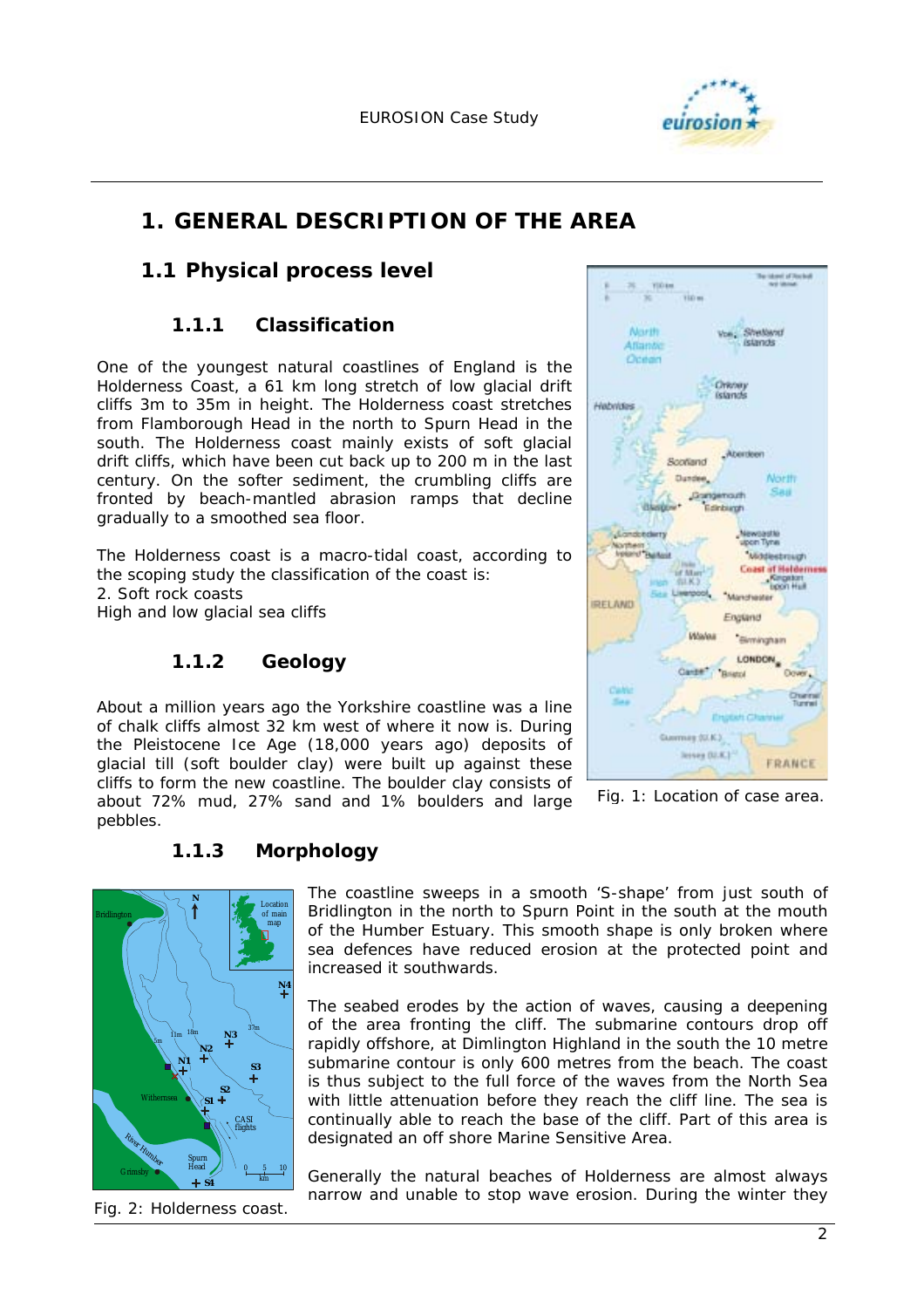

have only a thin layer of sand covering the underlying clay, and in high summer the beaches build up enough for recreational purposes. The seabed consists of the glacial mud, sands and boulders, as do the cliffs.

There are dynamic sandbanks that are thought to move along the coast and mark the most rapid areas of erosion at the base of the cliff. This could be the main method of longshore drift on the Holderness Coast**.** A morphological description of different characterizing parts of Holderness coast is given below.

#### ! **Northern extremity: Flamborough Head**

In the north, Flamborough Head is characterised by high steep chalk cliffs containing numerous caves, arches, stacks and slumps. The sea attacks the coast around the headland

in two ways. Waves beat against the vertical cliffs and, at the high water line, weak points in the chalk are worn away into caves. The weakest points are where vertical cracks or fault lines have appeared in the horizontal beds of chalk. At places on the cliffs where the chalk juts out, these caves are worn away into rock arches. If the top of an arch collapses, the result is a pillar of chalk cut off from the rest of the headland - this is called a stack. Flamborough Head has many caves and arches, as well as a few stacks. The process of erosion that has created them can take hundreds of years to do its work.



*Fig. 3: Features at Flamborough Head*.

#### ! **Middle area**

Further south, the coastline is composed of a variety of unconsolidated glacial deposits, dominated by boulder clay but also containing sands and gravels. This loosely consolidated soft sand and clay is easily eroded by the action of waves, falling into the sea in huge landslips. In some areas the overlaying till grows thicker and is inter-bedded with sands and gravels, also of glacial origin. Local beaches are sustained by sediment from the erosion process, sand and shingle.

#### ! **Southern extremity: Spurn Peninsula**

Clear evidence of the southward-directed long shore transport is found in the development of the spit at the southern end of the Holderness coast, Spurn Head.

The area known as Spurn forms the southern extremity of the Holderness coast and includes the unique feature of Spurn Head formed around the end of the 16th century. This 5.5.km long spit rises only a few meters above sea-level and reaches across the mouth of the Humber, extending into the Humber estuary at the rate of approximately 10cm per year. It is built up of sand and single, the debris of the soft coast of Holderness to the north, and has a breadth seldom exceeding 270 m. There are two principle hypotheses destruction and regrowth, and development by wash-over.



Fig. 4: Spurn Peninsula.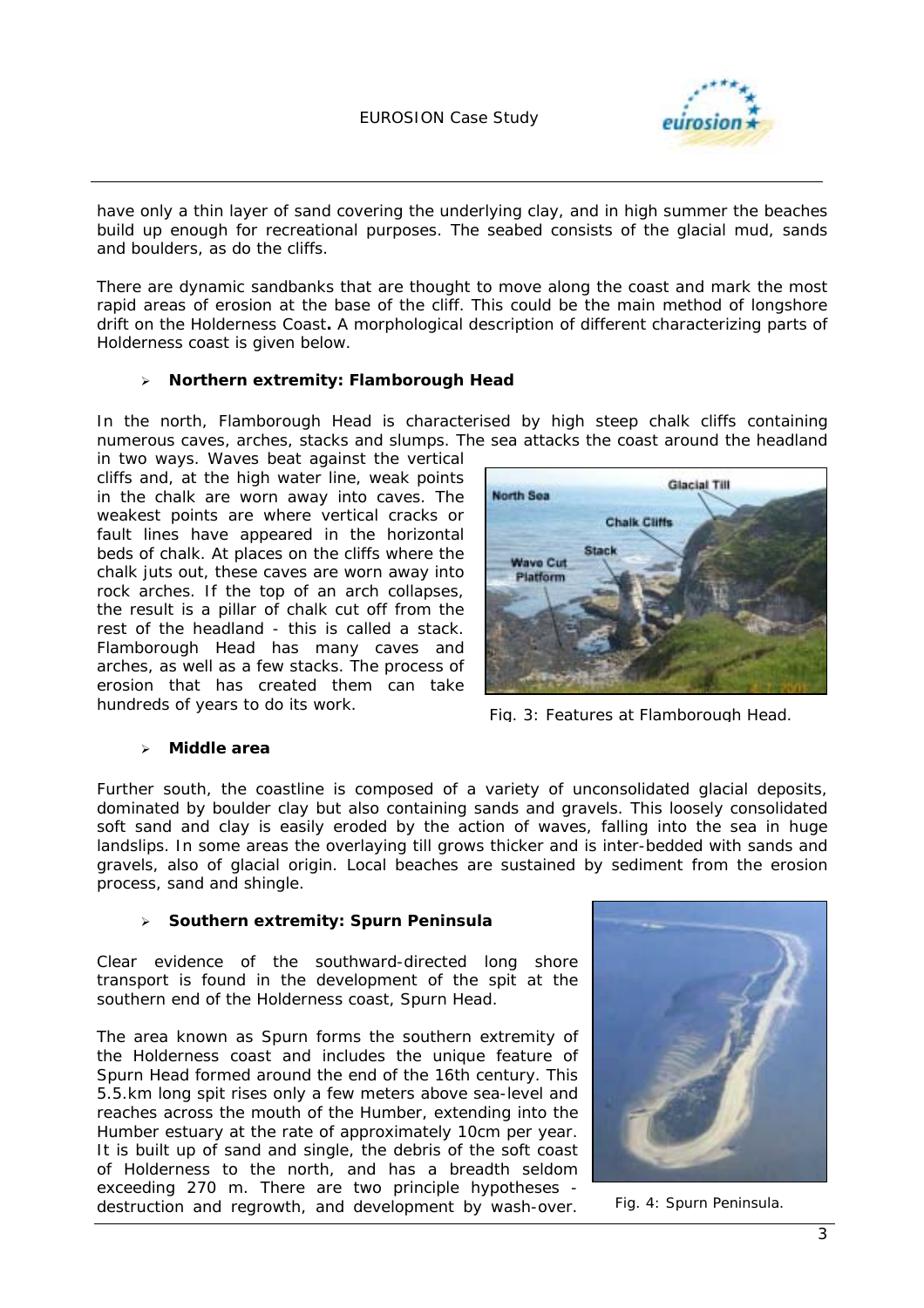

Neither of these hypotheses has been confirmed, however it is apparent that the integrity of the peninsula is a balance between the erosion of the eastern shoreline and deposition on the western side. Deep water is found close off the seaward side of Spurn Head.

### **1.1.4 Physical processes**

### **Wind and waves**

At Holderness the environment is primarily one of fetch-limited wind wave development, the dominant wave direction is north-easterly, creating a north-south orientated net long shore current. Waves during normally occurring storm events can reach up to 4 m.

### **Tide**

Tidal range at the Holderness coast is very high and can reach up to 7 m.

#### **Sea level rise and land subsidence**

Hulme and Jenkins (1998) report that predicted changes in mean sea level around the UK coast will be similar to the global mean rise (within 2-3 cm). There will be local differences due to regional changes in ocean currents and atmospheric pressure, but an important factor that must be taken into account is vertical land movements. Thus, for example, by 2050 East Anglia (Holderness) is predicted to sink by 9 cm, whilst Western Scotland is predicted to rise by 11 cm. Table 1 lists the predicted *net* sea level rise (including land motion) by 2050 for five regions around the UK coast.

|  |                  |  |  |  |  |  | Table 1: Relative sea level rise around UK areas (in cm) by 2050; including land |  |
|--|------------------|--|--|--|--|--|----------------------------------------------------------------------------------|--|
|  | subsidence/rise. |  |  |  |  |  |                                                                                  |  |

|                 | Low | Medium-low | Medium-high | Hiah |
|-----------------|-----|------------|-------------|------|
| West Scotland   |     |            |             | 63   |
| East Scotland   |     | 15.        | 23          | 69   |
| Wales           | 18  | 25         | 33          | 70   |
| English Channel | 19  | 26         | 34          | 80   |
| East Anglia     | つつ  | ာဝ         |             | 83   |

The medium prediction for Holderness coast is about 30 cm in the next fifty years (6 mm/year). This rate is significantly higher than 1-2 mm/years that has occurred in the previous 100 years.

### **Storm events**

Storm events are of great importance at the Holderness coast. The erosion occurs mainly during storms and tidal surges. Wave heights for extreme events are shown in Table 2.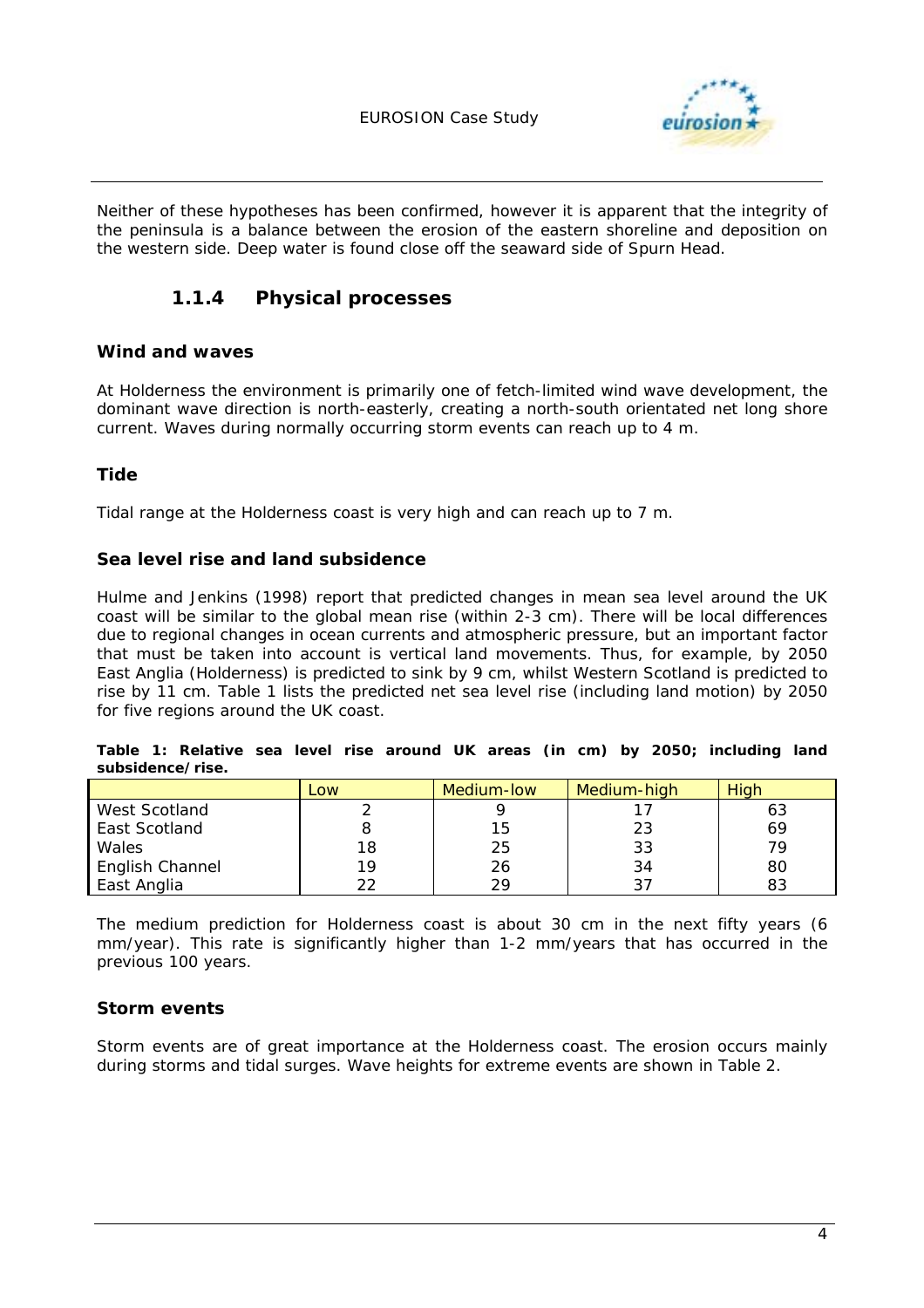

#### *Table 2: Extreme events at Holderness.*

| <b>Extremes</b><br>every 1/ years | Hs             | Tm              |
|-----------------------------------|----------------|-----------------|
|                                   | 5 <sub>m</sub> | 7 s             |
| 100                               | 7 m            | 10 <sub>s</sub> |
| 1000                              | 8 m            | 12 <sub>s</sub> |

#### **Current**

The Gulf Stream is directed southward at the eastern coast of England. However the long shore current is mainly wave and tidal driven.

### **1.1.5 Erosion**

### **Erosion type**

The dominant south-westerly directed North Sea waves are trying to re-shape the coast between Flamborough and Cromer into a smooth bay. The waves produce southward bound long shore currents. The chalk headland of Flamborough Head prevents transport of materials from the north, thus little beach material is transported southward to the beaches of Holderness. The cliffs south of Flamborough Head are made up of loosely consolidated glacial till (there is no relationship between rates of erosion and type of till, nor with the height of the cliff). The sea attempts to build up an equilibrium gradient by eroding these soft cliffs behind the beach, to which the strong waves have easy access. This inevitably means that some of the Holderness coast will be eroded in order to achieve a more efficient coastal shape.

On average, the coastline of Holderness erodes at about 2 m per year. However rates fluctuate enormously, both over time and from place to place, so accurate prediction is often difficult. The erosion occurs mainly during storms and tidal surges; a loss of 6 m was recorded over two days at Barmston in October 1967. The coast actually recedes as a series of small slumping type landslips, which can take a 10 – 20 m bite out of the cliff top at one time followed by a period of several years in which no further movement takes place at that point.

At the northern extreme, the town of Bridlington is protected by Flamborough Head to the north and the Smithic Sandbank which lies just offshore; this sandbank is 10 km long and at spring low water rises 2.7m from the sea. Further south along the coast the 10 and 20 meters submarine contours lie close to the shore and there is no shelter from the maximum fetch across the North Sea from the north east. Therefore, erosion increases as one moves southward. *Fig. 5: Historic erosion at Holderness.* 

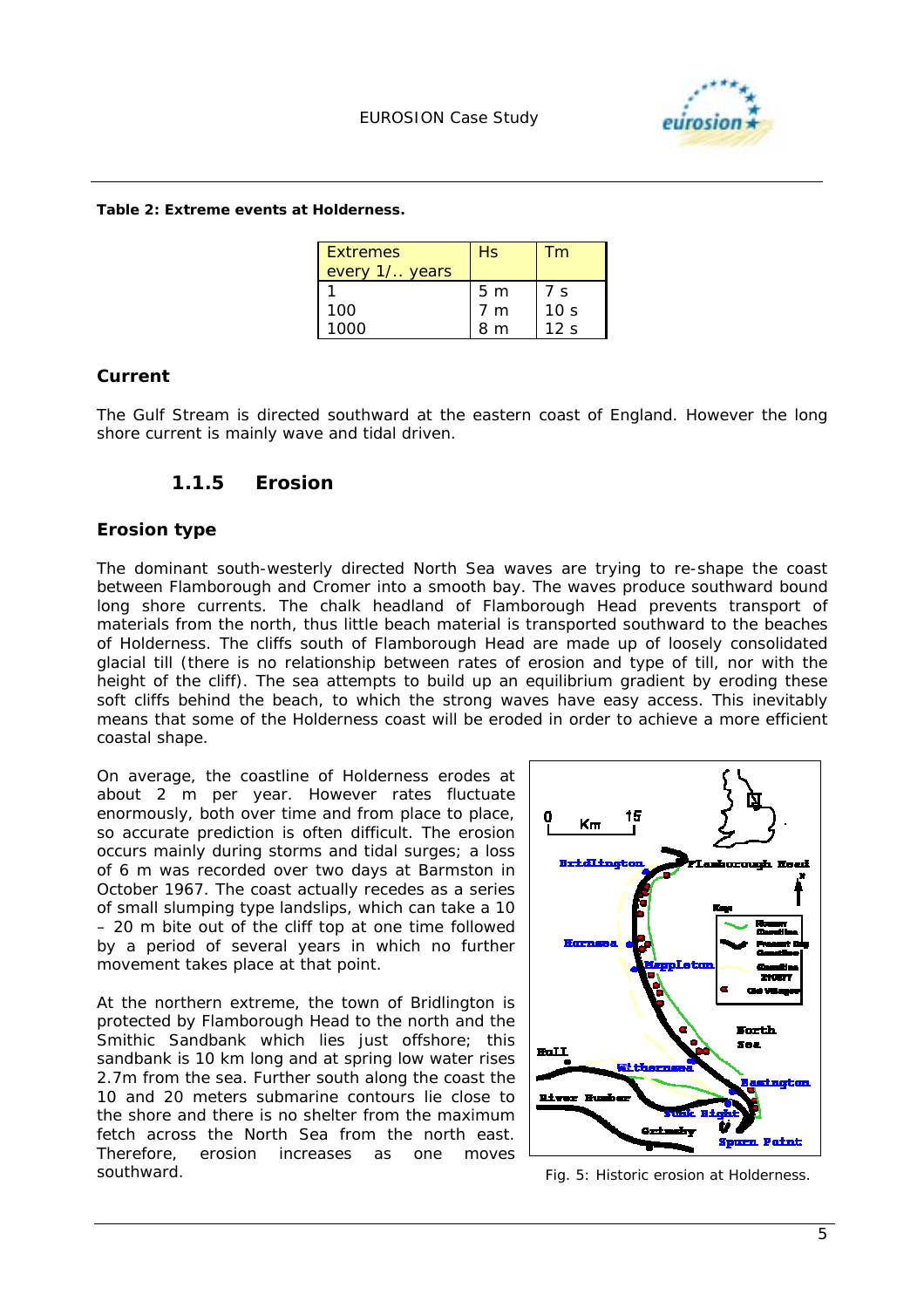

Historical evidence of incredible erosion rates is abundant: since Roman times over 30 villages have been lost to the sea between Bridlington and Spurn Head (see Figure 3). Remnants show that the coastline was roughly 5.5 km seaward of its present position. But contemporary evidence of this rapid erosion is also abundant, military pillboxes built in 1940-41 lie at the cliff foot, roads end precipitously at the cliff edge and the local press regularly covers stories of properties falling into the sea.

It is thought that human interference such as sea defences is one of the causes of the erosion. Groins at Mappleton and Hornsea and concrete seawalls at Withernsea dating to the late 19<sup>th</sup> century interrupt the evolution of the natural coast towards the formation of a large scale bay between the hard points of Flamborough and Cromer.

### **Sediment budget**

The erosion of the cliffs and the seabed results in vast amounts of sediment finding its way into the sea – every year about 1 million  $m^3$  of sediment results from cliff erosion and 2 million m<sup>3</sup> from the erosion of the seabed up to 2 km offshore – 3 million m<sup>3</sup> in total. All this material is carried south towards Easington and Kilnsea by the wave driven currents creating the Spurn Head spit and supplying the Humber Estuary and the North Linconshire coast with valuable sediment. On a longer time scale, it was estimated that about 76,450,00 cubic metres of material have been lost from the Holderness coast in the last 100 years (Valentin, 1954). Only 3% of this material is deposited at Spurn Point. The remainder is deposited in deeper water offshore or is carried across the mouth of the Humber to be deposited within the estuary itself or on the North Linconshire coast.

The eroded material (mostly mud) causes a muddy appearance of the sea immediately offshore, this is characteristic for the Holderness coast. Smaller amounts of sand are eroded and transported in much the same way, although at a slower rate than the mud. Some of this sand is therefore able to form a beach in front of the cliff during calmer conditions. During stormier conditions, this sand is rapidly removed, most of it southwards where it drifts offshore into the North Sea. Some of it forms offshore bars – only to return to the cliff foot once the storm is over.

The larger stones and pebbles are dragged along the seabed but only during more extreme storm conditions since they require more energy to move. This material gradually moves southwards and eventually reaches Spurn, where in the past it added to the development of a shingle ridge.

### **1.2 Socio-economic aspects**

### **1.2.1 Population rate**

The East Riding of Yorkshire covers a predominantly rural area of 241,000 hectares and lies adjacent to the East coast (Holderness Coast) immediately to the North of the River Humber. The area has a population of more than 312,000 people over half of who live in rural communities compared to 20 per cent in England as a whole. This results in a relatively low population rate of 130 persons/km<sup>2</sup>.

### **1.2.2 Major functions of the coastal zone**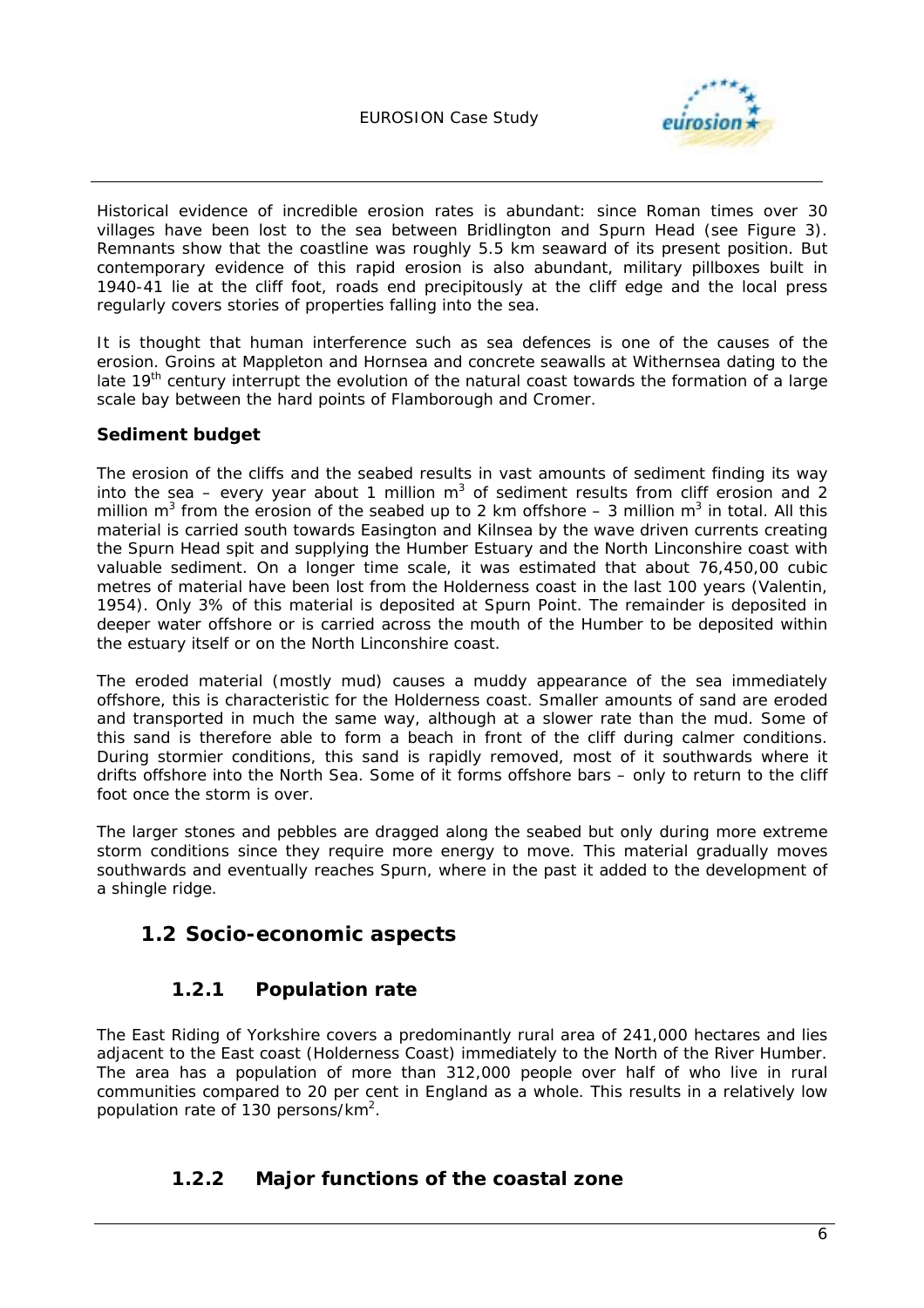

Transportation within the area is reflective of its rural nature with only the South served by motorway (M62). Unlike adjoining areas the population of East Riding is growing.

The major functions along the Holderness Coast are:

- ! **Tourism and recreation:** Withernsea, Hornsea and Bridlington are the main resorts. Beach recreation is of great importance for this area. Fishing and caravanning are the other main tourist features at the Holderness coast.
- ! **Urbanisation (safety of people and investments):** There are four main towns Beverley, Bridlington, Driffield and Goole, the biggest of which is the traditional coastal town of Bridlington, which has a population of 32,000. Other towns along the coast are smaller, Hornsea 8.000 (count 1991) and Withernsea 6.500 (count 1991). Concluding, the main towns population and investments at the Holderness coast are relatively small.
- ! **Fisheries and aquaculture:** The coastal waters encompassed within the East Riding coastal zone and the associated North Sea region support a high level of commercial and recreational fishing activity and Fishing and fishing-related industries continue to play an important role in the life of many communities in the East Riding coastal zone.
- ! **Agriculture and forestry:** The coastal area has a rural nature and a lot of high quality agricultural land (because of the deposits of glacial till), mainly used for large scale arable cultivation and intensive livestock farming.
- ! **Industry, transport and energy:** Easington houses the Easington and Dimlington Gas Terminals which account for approximately 25% of Britian's gas supply.
- ! **Nature and conservation:** Dunes and wetlands at Spurn Peninsula, the Lagoons at Easington and the freshwater mere at Hornsea are very important natural sites. Some have been designated as SSSI areas.

### **1.2.3 Land use**

Most of the surrounding land is made up of deposits of glacial till and alluvium, which cloak the underlying Chalk strata, and create high quality agricultural land used predominantly for large scale arable cultivation and intensive livestock farming. However, in some places the hinterland land was, until quite recently, a boggy, wet area full of meres and lakes – just as it was left by the receding ice sheet. The meres have now almost all been drained – with the exception of Hornsea Mere – but the soils remain 'strong': heavy and lacking in many nutrients which other areas take for granted. To compensate for the lack of nutrients, many Holderness farmers grow crops such as broad beans which add nitrogen to the soil.

Interlacing the farmlands along the coast are residential areas, holiday homes and caravan parks. Over 90 % of the Holderness coast is undeveloped.

### **1.2.4 Assessment of capital at risk**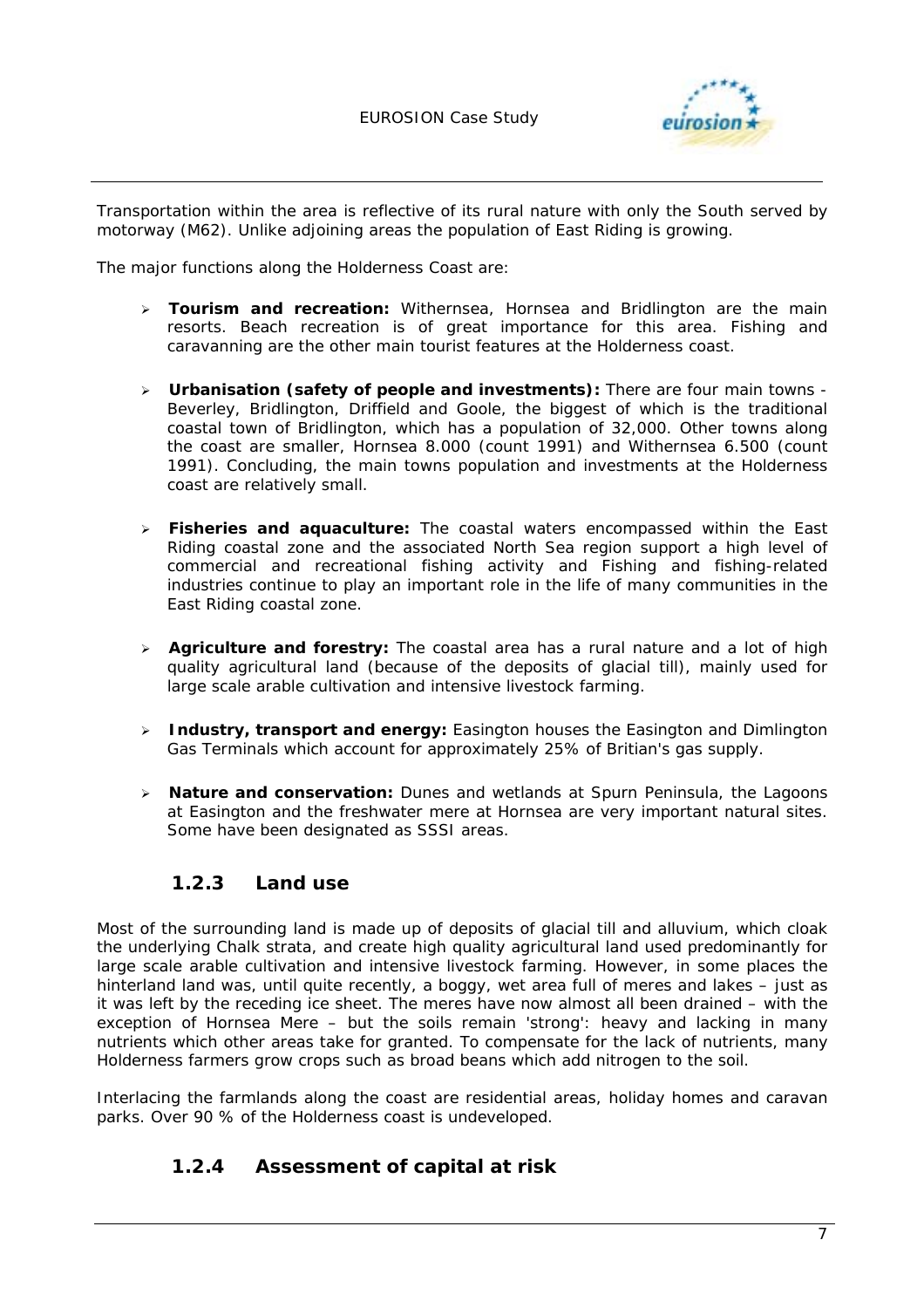### EUROSION Case Study



Erosion has lead to the loss of 30 coastal villages since the Roman times and nowadays poses a threat to a number of other settlements such as Mappleton and Easington. Furthermore it causes the loss of farmland and coastal roads. The overall capital at risk at the Holderness coast is considered to be low. However, locally the risks can be high, for settlements and recreational, industry, nature and agricultural values.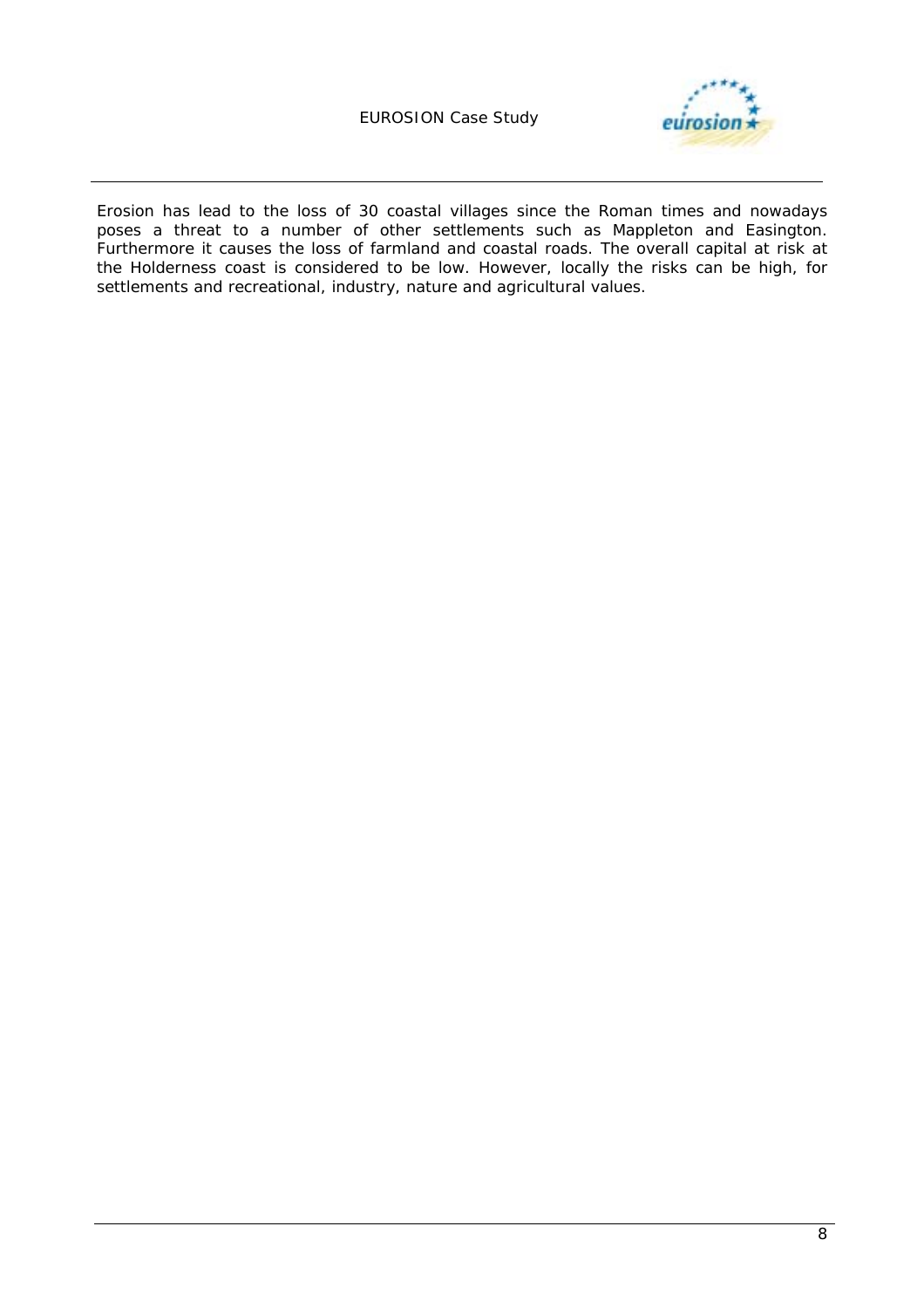

# **2. PROBLEM DESCRIPTION**

### **2.1 Eroding sites**

As has been described in the previous pages, the whole coast experiences erosion except for the areas where coastal protection works have been carried out. The main sites are described below from north to south (see Figure 4 for locations).

### ! **Flamborough Head**

On the most northerly point of the Holderness Coast lie the distinctly layered white chalk cliffs (topped by a layer of glacial till) of Flamborough. The cliffs are dotted with examples of erosion features such as caves, arches, stacks and stumps resulting from the presence of relatively more resistant limestone.

#### ! **Bridlington**

Bridlington is predominantly an urban development offering tourism related establishments and recreational watersports. It is an operational fishing community and nationally important for sea birds. The town of Bridlington at the northern extreme is protected by Flamborough Head to the north and the Smithic Sandbank which lies just offshore; this sandbank is 10 km long and at spring low water rises 2.7.m from the sea. Bridlington is protected against the north-easterly waves by the 4.7 km long Bridlington Promenade. The beach is sustained by sediment from the erosion process, although there is little net longshore drift, on balance it is in a direction from south to north.

#### ! **Hornsea**

Hornsea has 2.9km stretch of shoreline fronting the town. This high-density urban development is dependent on tourism and recreation as well as a small fishing industry. Hornsea boasts the only natural freshwater mere remaining in the area. Environmentally, Hornsea boasts the only freshwater mere within the study area and is designated a SSSI. Problems with occasional sea water inundation due to breaching of existing flood defences have



*Fig. 6: Location of eroding sites at Holderness.* 



*Fig. 7: Cliff retreat south of Hornsea.*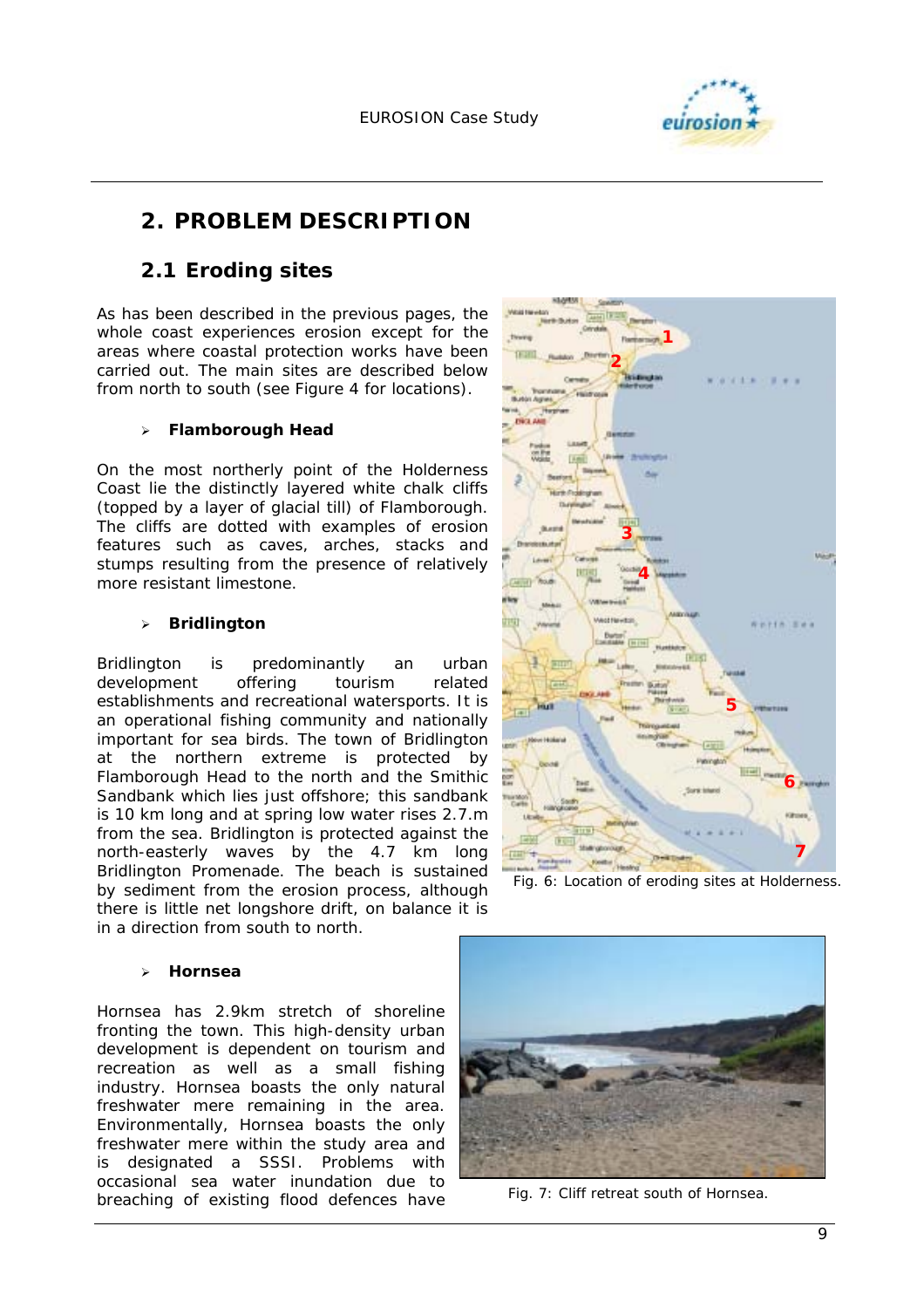

arisen.

Net drift in a southerly direction is apparent with some significant onshore/offshore movement. Because the coastline of Hornsea has been fixed since the early 1900's erosion rates have not been high at this site in the last century. However, south of Hornsea this has caused an increase in erosion.

#### ! **Mappleton**

Situated approximately 3km south of Hornsea lies the village of Mappleton. Supporting approximately 50 properties, the village has been subject to intense erosion at a rate of 2.0m per year, resulting in the access road being only 50m from the cliff edge at its closest point.

#### ! **Withernsea**

A thriving holiday resort comprising 2.3km of developed frontage, Withernsea is recognized as a popular tourist and recreational site. Caravan parks, a golf course, residential and commercial developments add to the local economy. Surrounding land is put over to agriculture or open land.

The beach is EC designated and a variety of water sports are enjoyed offshore. Stability of the beach depends on the effectiveness of material to become trapped between groins established 120 years ago. These were built when the promenade was established.



*Fig. 8: Promenade of Whithernsea, seawall and rip-rap.* 

The main erosion occurs downdrift of Whithernsea, downstream of the promenade the erosion is increasing. The situation is quite similar to that of Hornsea.

#### ! **Easington**

Easington is the southern headland of the Holderness Coast. It marks the point at which the southwards travelling sand derived from the erosion of the cliffs moves offshore. This is a result of a combination of the change in the direction both of the coast at this point and of the tidal currents, the latter caused by the interaction of tides in the North Sea and those within the Humber estuary. The wider zone of shoal water immediately offshore here reduces the power of the waves, so that erosion rates are very slightly lower here than further north. This may not be a noticeable difference over short time periods – such as the past 50 years, but sufficient to cause a long term change in coastal shape. Not all the sand leaves the upper shoreline; a small proportion carries on along the shore towards Spurn where it forms an essential part of its natural maintenance. There is a strong net longshore drift in a southerly direction amounting to erosion at a rate of 1.8m per year at the Easington coastal stretch.

This section covers 1km of eroding coastline fronting the Eastington and Dimlington Gas Terminals. Owned by British Gas and BP, they account for approximately 25% of Britian's gas supply.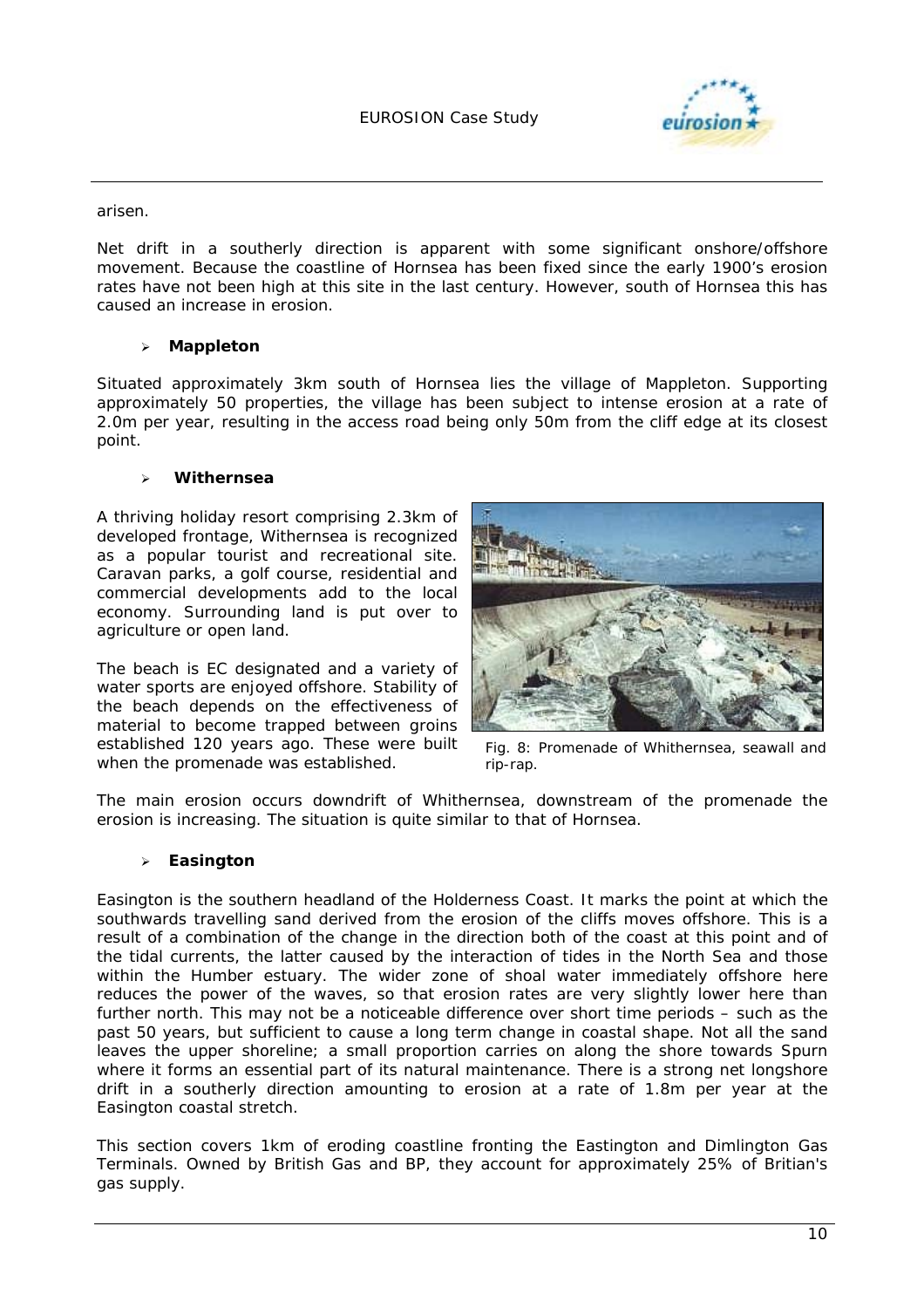

Potential updrift and downdrift effects of reduced erosion could put at risk the Geological Conservation Review site - Dimlington Cliffs, designated SSSI - located immediately to the north of Easington Gas Terminal. Furthermore, the site known as the Lagoons is situated south-west of Easington village. It comprises a variety of coastal habitats including saltmarsh, shingle, sand dune, swamp and saline lagoons. Maintenance of the integrity of The Lagoons requires a constant source of sediment from the north along established sediment transport pathways.

#### ! **Spurn Peninsula**

The Spurn spit forms a sweeping curve which continues the line of the coast. The sand which forms the spit has been transported along the Holderness Coast by longshore drift. The energy in the waves transporting the material reduces where the North Sea meets the Humber Estuary. As a result the material is deposited. This process is known as deposition.

At the northern end of the spit lies the small, scattered settlement of Kilnsea, a permanently manned lifeboat station, together with residential properties for the crew and their families and some recreational sites. It can be reached by an access road built by the military in 1940. Beyond Kilnsea is a mosaic of dunes and wetlands of wildlife conservation importance, managed as a nature research by the Yorkshire Wildlife Trust. In addition to its wildlife interest, Spurn peninsula is included within the Spurn Heritage Coast and is covered by the Spurn Heritage Coast Management Strategy.

Although the spit is currently continuous with the coastline, historical records indicate a series of breaches of the peninsula. Since the most recent breach in the 1850's, the peninsula has been protected by a variety of hard sea defences. A consequence of these is that the central part of the spit has been frozen whilst the landward end moves westward, matching the erosion of the Holderness coast. The defences also serve to fix the mean high water level along the peninsula, delaying the



*Fig. 9: Indication of evolution Spurn Head.* 

erosion process, thereby affecting the natural evolution of the peninsula.

The stormy weather at the end of September 2003 led to further erosion of the sand-dunes near the northern (landward) end of the Spurn peninsula. As a result the road to the pilot station at Spurn Head was breached once again (it was last breached two years ago).

### **2.2 Impacts**

Examples of impacts of coastal erosion on socio-economic aspects at the Holderness coast are shown in the pictures below.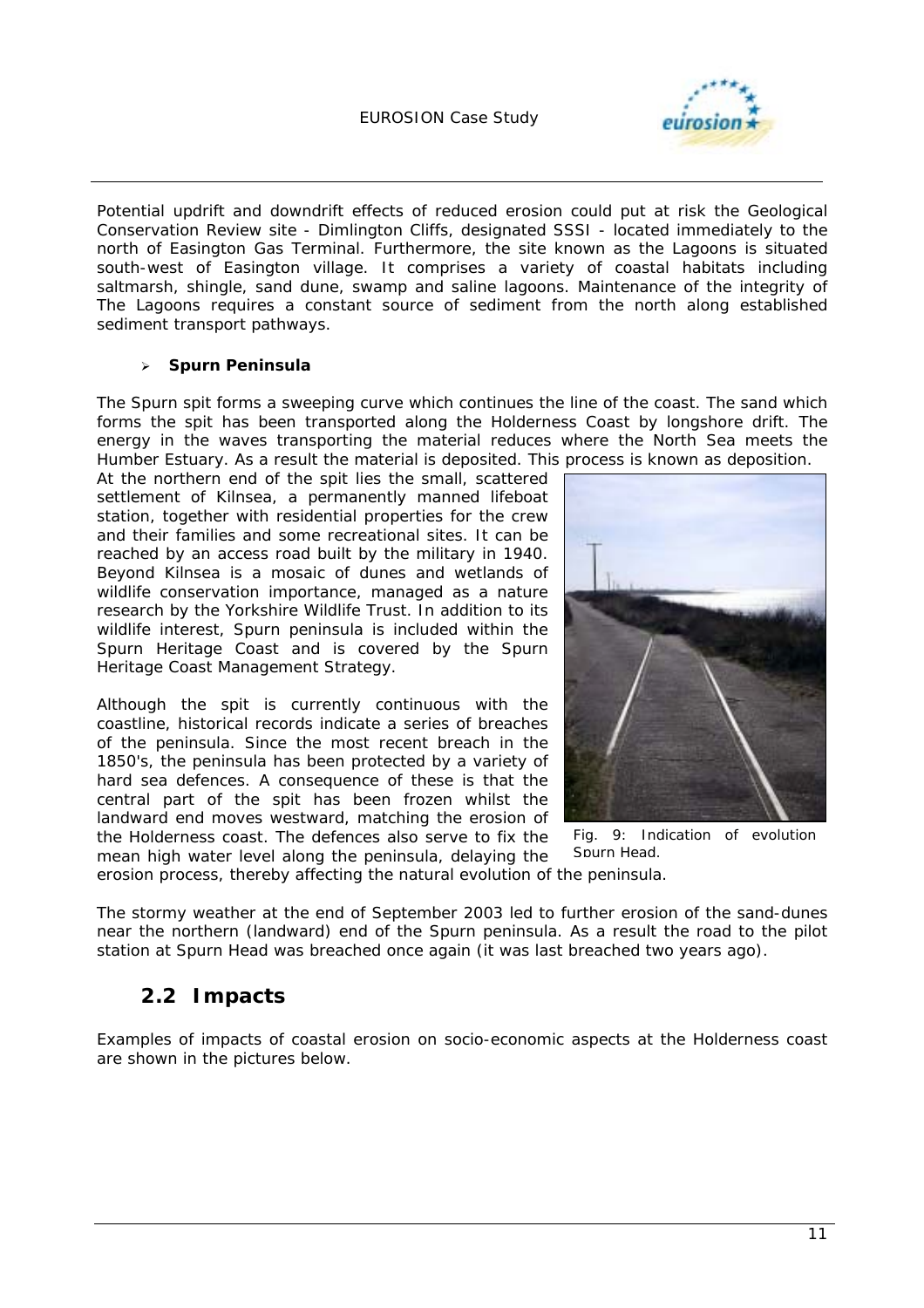### EUROSION Case Study





*Fig. 10: Overview of impacts coastal erosion on different socio-economic aspects at Holderness.*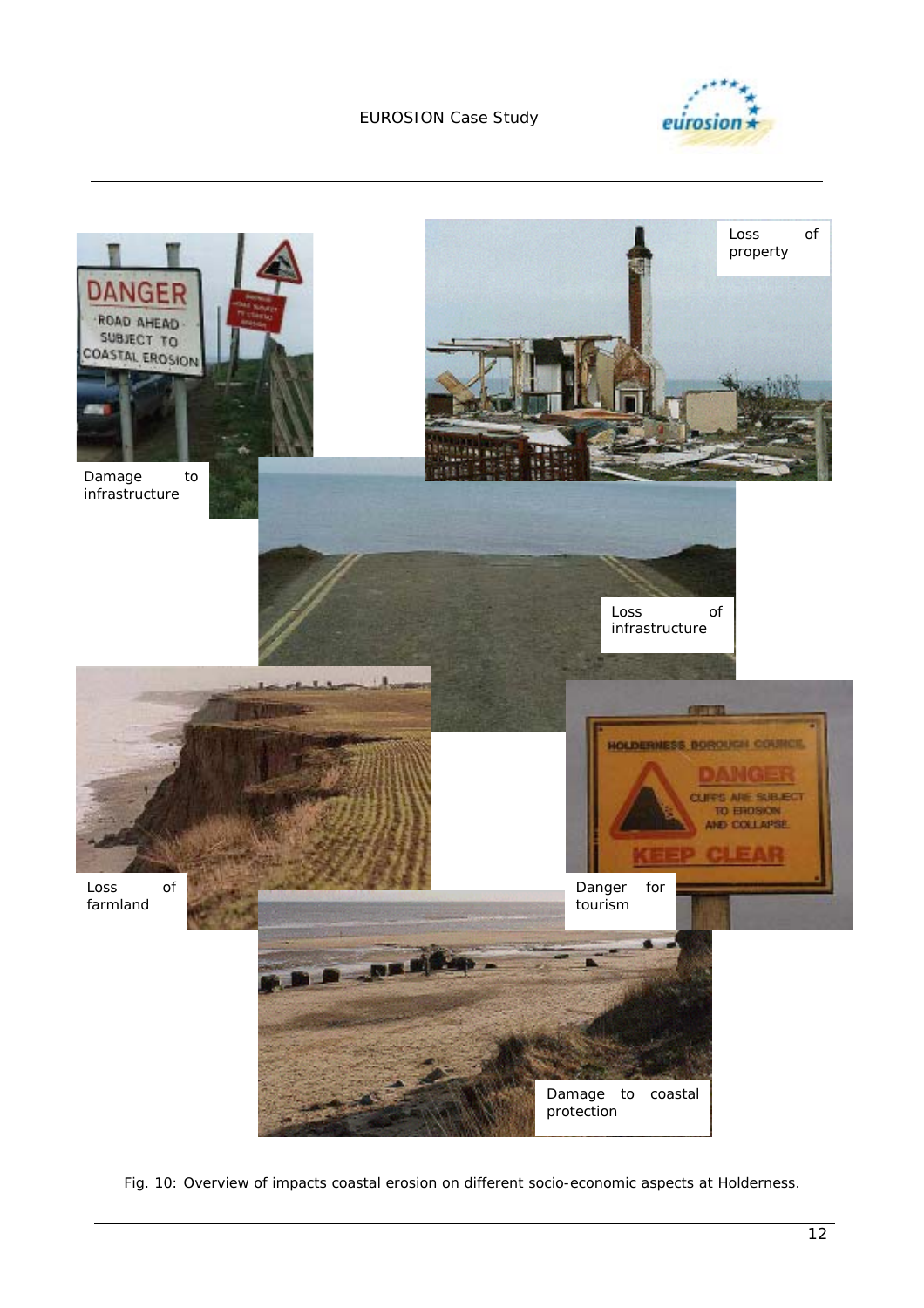

# **3. SOLUTIONS/MEASURES**

### **3.1 Policy options**

Since the late 19th century coastal protections have been used to enforce a 'hold the line' policy at the coastal towns of the Holderness coast. In between the coastal towns large areas are also eroding while no measures are taken. Nowadays the local and regional authorities are trying to set up integrated coastal zone management programmes for the whole Holderness coastline and the Humber estuary.

In the 'East Riding Integrated Coastal Zone Management Plan' the policy options (do nothing of hold the line) are given along the Holderness coast, these are shown in Table 3. The policy option managed realignment is being considered at Holderness for the future (see Strategy).

| Preferred Option for Lifetime of SMP      |  |  |  |
|-------------------------------------------|--|--|--|
|                                           |  |  |  |
|                                           |  |  |  |
|                                           |  |  |  |
|                                           |  |  |  |
|                                           |  |  |  |
|                                           |  |  |  |
|                                           |  |  |  |
| Hold the Line at Barmston Drain pending   |  |  |  |
|                                           |  |  |  |
|                                           |  |  |  |
|                                           |  |  |  |
|                                           |  |  |  |
| Hold the Line at Tunstall Drain pending   |  |  |  |
|                                           |  |  |  |
|                                           |  |  |  |
| Hold the Line (to be reviewed in 2020)    |  |  |  |
|                                           |  |  |  |
| Retreat the line periodically at New Bank |  |  |  |
|                                           |  |  |  |
|                                           |  |  |  |
|                                           |  |  |  |
|                                           |  |  |  |
|                                           |  |  |  |
|                                           |  |  |  |
|                                           |  |  |  |
|                                           |  |  |  |

#### *Table 3: Policy options along the Holderness coast.*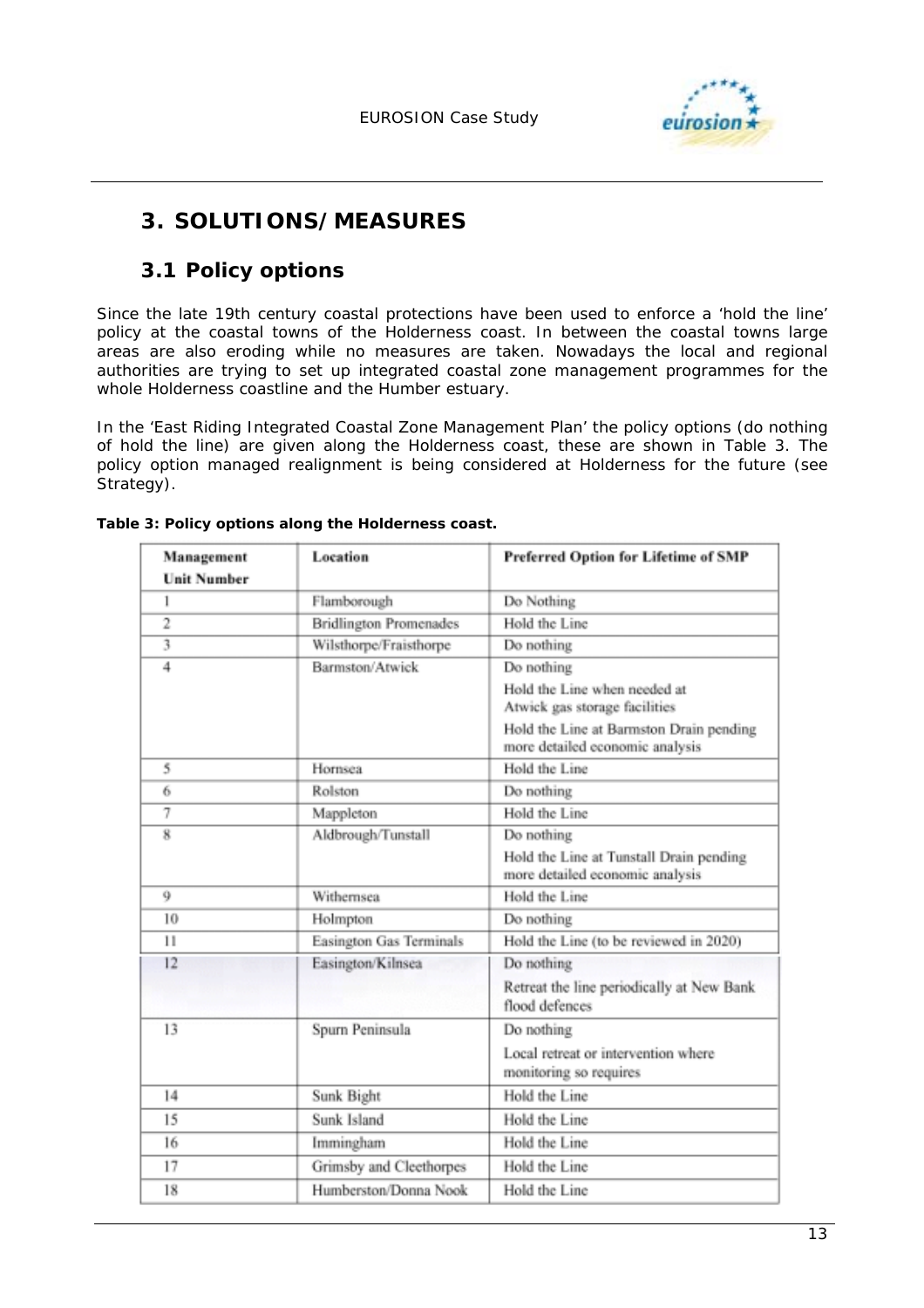

# **3.2 Strategy**

### **3.2.1 Historic measures**

Over the entire coastline hard sea defences have been built along the coast to stop the erosion in places where the sea threatens lives or important installations. However the sea defences have a downside; they are unsightly, can be inefficient and in the long term can be found to encourage local erosion and erosion in other places. Furthermore, sea walls make access to the beach more difficult and can discourage tourism.

In the past, ad hoc also private sea defences have been put in place to protect assets, particularly at Ulrome and Skipsea. While these provide a short-term protection to the properties directly protected, their general nature and design is of concern. Private defences are often not of the same engineering standard of those publicly funded, and pose health and safety problems because of this –posing a danger to beach users. They can also often be easily undermined during periods of beach "drawdown ". In the future the presumption should be against permitting private sea defences due to these problems. For any private scheme to be considered it would have to be deemed by the Planning Authority to be technically sound and have no negative impact on the environment. Conditions relating to maintenance and eventual removal would also need to be considered.

### **3.2.2 Conflicts**

Managing the beaches through 'soft engineering' involving the deposition with gravel and other materials to add to the natural protection provided by beaches (government policy in 1993) has been updated; nowadays it is accepted that the sediment from the erosion of cliffs is vital because it builds up the natural defences of beaches, mudflats and marsh. In the long term this sediment drift should be managed, not stopped. This conflict between the need to defend the coastline, and consequently the properties in the village, and the maintenance of sediment transport along the coastline was a problem at Mappleton. In 1990, Mappleton was under threat from losing 30 houses and its main road. Even though erosion problems would arise 'downstream' of Mappleton, a coastal management scheme was set up and blocks of granite were imported from Norway to build two groins and a seawall. The costs of these structures were very high, maybe even higher than the costs of a compensation arrangement.

Similar conflicts arise when local councils must protect certain areas and interests such as EC designated bathing beach and fishing activities, nature conservation, access channels for RNLI and fishing vessels and sewage treatment discharge whilst not being prejudiced by coastal defence policies. Where tourism and fishery are one of the only means of income in the town then saving the beaches and harbours become a very important part of the local policy.

Another example of such conflicting interests is the situation at Hornsea. The local council promised landowners facing the loss of their land and property that they would build a stone groin at the base of the cliffs to trap sediments and reduce the power of the waves. The inhabitants, however, were infuriated by the decision of the council not to take this action until the cliff edge is 30m from their front door. The main concern of the council had been to protect the British Petroleum oil and gas terminal further towards the south at Easington. Furthermore the Countryside Commission had argued that protecting the cliffs at Hornsea reduces the flow of sediment down the coast and into the Humber where it protects the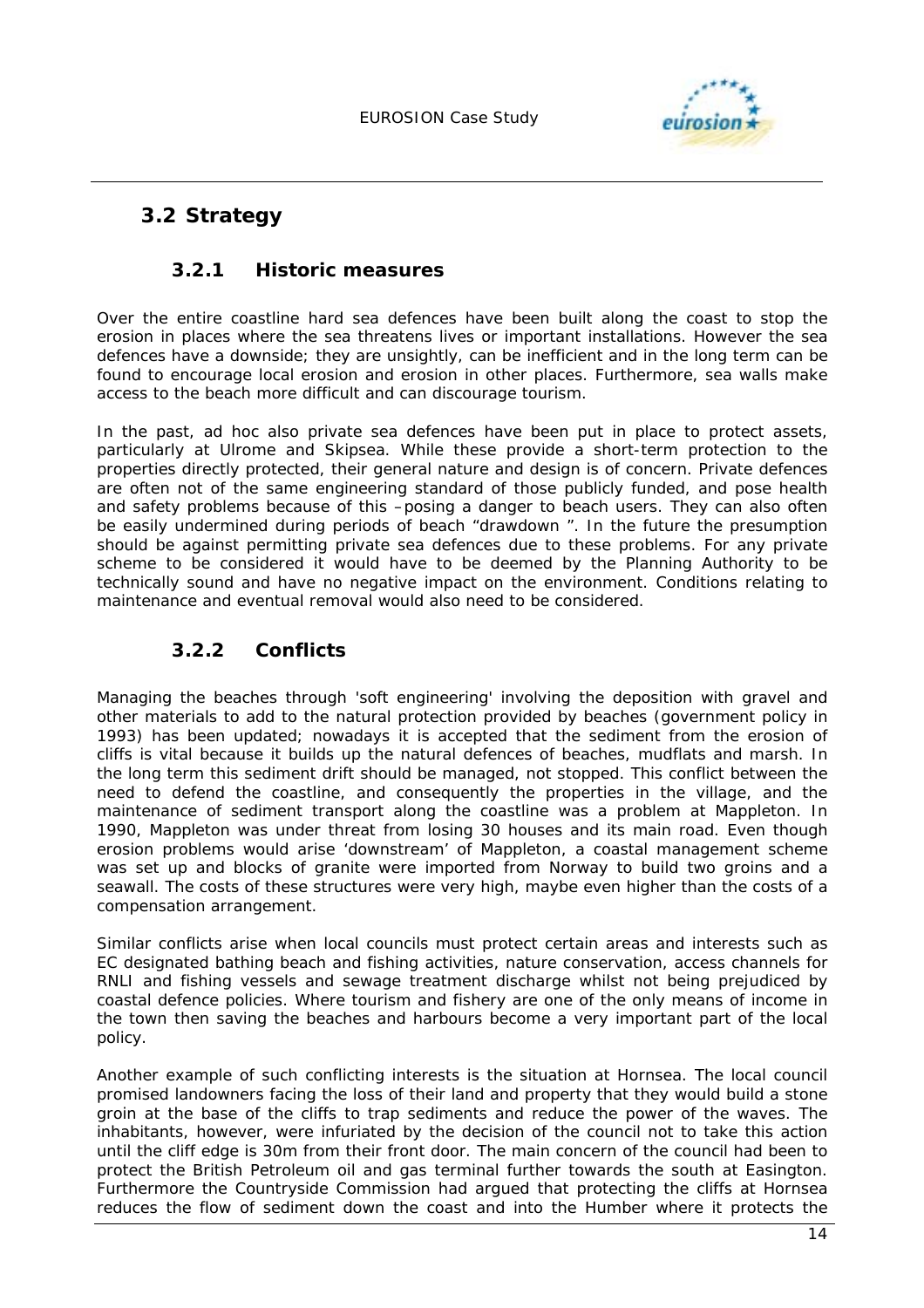

riverbanks. Their research shows that this increases the risk of flooding in Hull. But following protests from the local Hornsea population, the stone barrier was anyhow extended to protect the village.

### **3.2.3 Future measures**

In order to make the above decisions easier it is important to have a better understanding of the processes, which play a role along the Holderness Coast. A large scale experiment has been set up, the 'Holderness Coastal Experiment' originating as a component of the UK LOIS programme, with the specific aim of understanding and ultimately predicting coastal erosion. Objectives were: (i) to quantify contemporary fluxes from a rapidly eroding coast to the adjacent sea and relate these fluxes to separate causative mechanisms via model simulations, (ii) to extend these simulations to predict wider scale, longer-term sediment motions and test against historical records of erosion and accretion, and (iii) to examine the associated impact of future and historical scenarios of climate change.

In the future management strategies may possibly depend upon cost benefit analysis and where the cost outweigh the benefits it is often thought that managed retreat is most appropriate with those losing their homes and livelihoods being paid compensation.

### **3.3 Technical measures**

### **3.3.1 Type**

Local authorities have tried various measures to tackle the problem of coast erosion. Where storm waves undermine cliffs physical barriers have been used to resist the waves. Some sea walls are vertical with overhanging lips so that they reflect the full force of the waves and prevent sediment from being thrown over the wall. Elsewhere walls have a gradual slope allowing them to absorb wave energy more gradually. Walls are usually built in conjunction with groins, which reduces the rate of drift along the coast. Longshore drift is not so dramatic as cliff collapse but it has potentially serious economic consequences in that it has to be dredged from commercial harbours and because it takes sand away from tourist beaches. Sometimes large boulders are placed at the top of a beach to gradually reduce wave energy and to reduce the backwash by encouraging percolation. Where cliffs are likely to collapse because they have become saturated, drainpipes are placed in the cliff to lower the water table and reduce the likelihood of failure.

Coastal protection is in place at the following settlements in the coastal zone - Bridlington, Hornsea, Mappleton and Withernsea, as well as the gas terminals at Easington. There are also some private defences at Skipsea and Ulrome that have had temporary planning consent. Away from these areas the coast is undefended. A total of 11.4 km currently has coastal protection.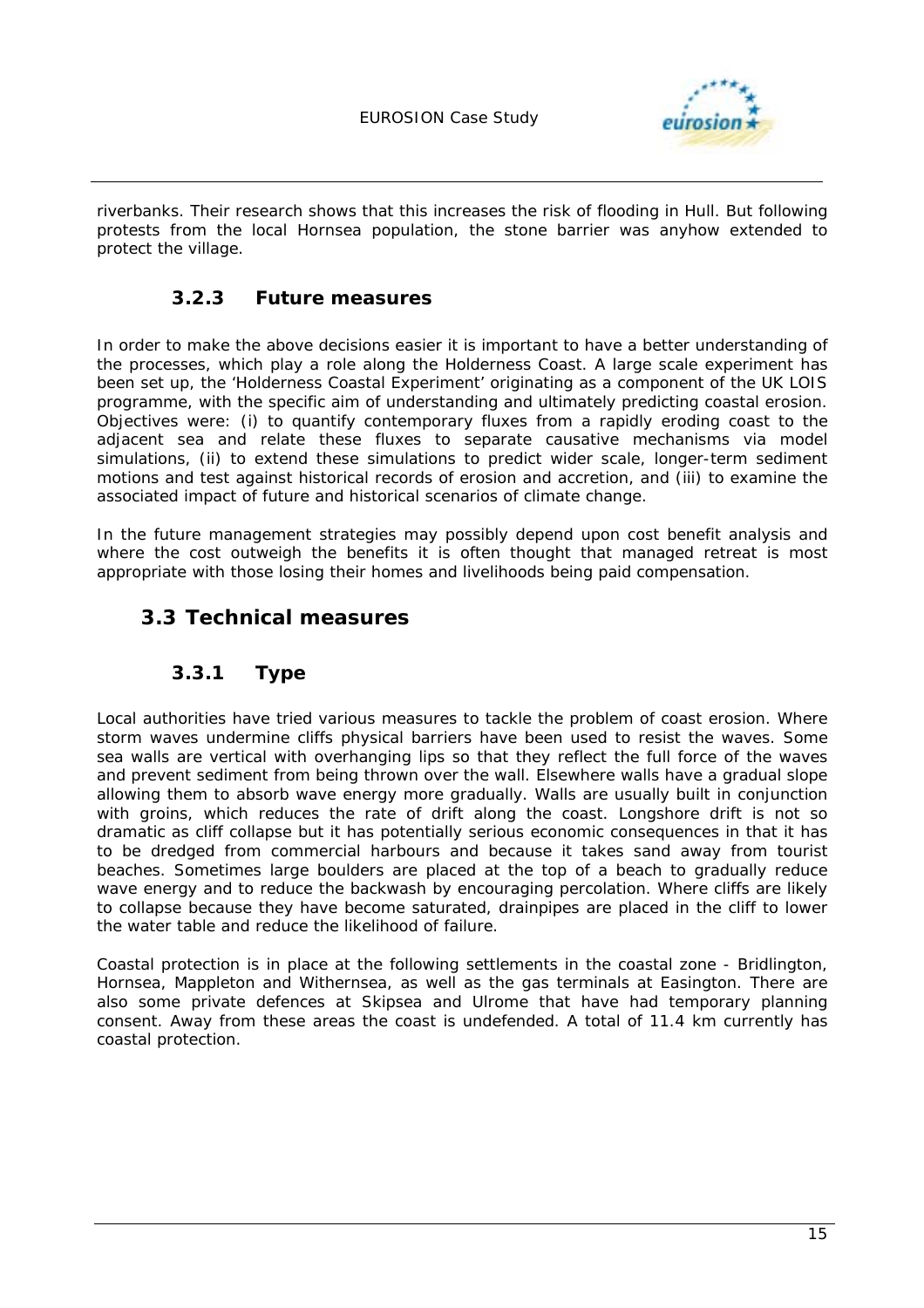

### **3.3.2 Technical details**

#### ! **Bridlington**

Bridlington is protected against the north-easterly waves by the 4.7 km long Bridlington Promenade. Existing coastal defences date to the late 19th century and comprise a series of reinforced concrete walls and a system of timber groins. A programme of maintenance has been in operation to ensure continued protection.



#### ! **Hornsea**

*Fig. 01: Bridlington Promenade.* 

The position of the coastline at Hornsea has been artificially fixed (no erosion) since existing coastal defences were erected in the early 1900s. Large timber groins and rock armouring (concrete seawall) have been placed on the beach to reduce wave action and trap sediment, ensuring relatively steep beaches. More recently a stone gabion has been erected to the south of Hornsea. This helps protect the caravan park. The beaches are mostly made up of sand, boulder clay produces little sediment for the beach as it is easily washed down the coast and as a result of wave attack. This means that the beach remains relatively narrow. Nowadays an ongoing refurbishment programme ensures that the beach grows wider.

Sand has accumulated to the north of the terminal wooden groin, affording a barrier to sediment transportation. This has reduced erosion at Hornsea within the section but increased rates are evident downdrift. Cliff erosion has continued on either side of the Hornsea defences and the town now projects into the sea, forming an artificial headland. This headland will become more pronounced as time progresses, leading to an increase in its exposure to the forces of the waves.



*Fig. 02: Wooden groins, seawalls and boulders at Hornsea.* 

#### ! **Mappleton**

In 1991, two rock groins and a 500-meter long rock revetment were built, as a consequence a substantial beach accumulated between the groins halting erosion. The angle of the cliff behind the defences has been reduced to prevent further slumping of the face. However, further south the rate of erosion has increased significantly. This is because material that is being carried south is not being replaced (it is trapped within the groins). Therefore there is no beach to protect the cliffs. Even during a neap tide (a tide which is 30% less than the average tidal range) the sea reaches the base of the soft cliffs and erosion occurs. This is causing Cowden Farm just down the coast from the Mappleton groin, to start falling into the sea. At the foot of the cliff the erosion increased as a direct result of the defences, ensuring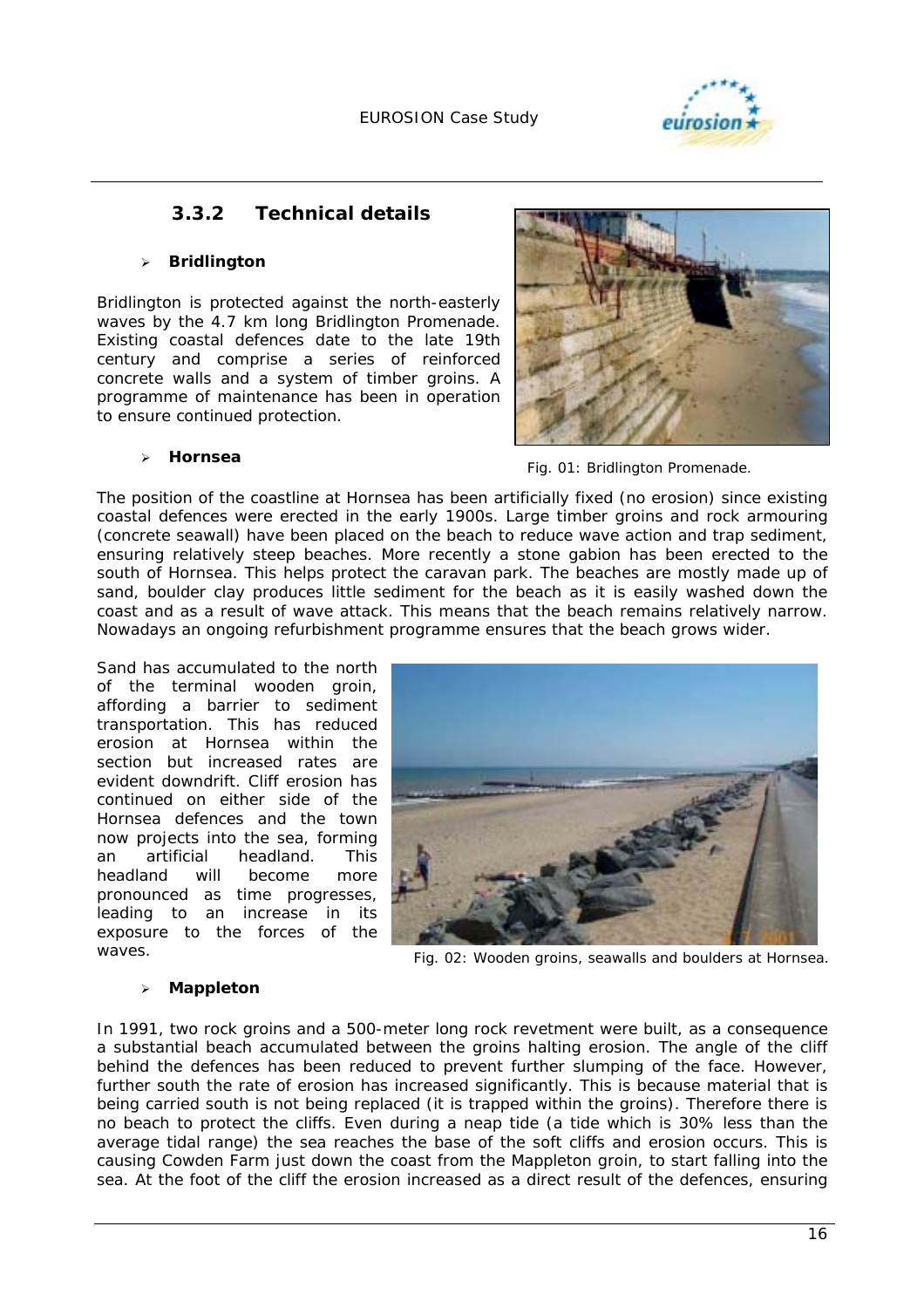

that there is almost no beach remaining. Many other properties have already fallen into the sea or are about to do so soon.

#### ! **Withernsea**

At Withernsea, stability of the beach depends on the effectiveness of material to become trapped between groins established 120 years ago. These were built when the promenade was established. However, storms during the winter of 1992/93 caused the removal of most of the beach fronting the wall, in some places up to more than 4 m of sand were stripped away by the sea, exposing the foundations to the sea wall. This has lead to cracks appearing in the wall and houses along the sea front experienced shock-waves large enough to be measured on the earthquake scale.

Emergency repairs have had to be undertaken here, and rocks, similar to those used for the Mappleton defences, have been placed along the base of the wall to provide further protection. But also in this case the sea defences cause less material to be carried down the coast.

#### ! **Easington**

The Easington Gas terminal, which receives gas from the North Sea gas fields, is now within 25m of the cliff edge, with no beach to protect it. Plans are currently being drawn up for defence works for this installation and possibly for the village of Easington itself. A rock revetment at the base of the cliff incorporating the full length of the site has been suggested.

However, potential updrift effects of reduced erosion could put the Geological Conservation Review site - Dimlington Cliffs - located immediately to the north of Easington Gas Terminal at risk. Dimlington Cliffs have been identified as being of national geological importance. Continuous marine exposure is required to maintain the geological interest.

#### ! **Spurn Peninsula**



*Fig. 04: Easington gas terminal: close to the cliffs.* 

Spurn Point is formed by deposition of eroded material, supplied by the longshore drift on the Holderness Coast. It reflects a balance between the erosion of the eastern shoreline and deposition on the western side.

Since the most recent breach of the peninsula in the 1850's, the peninsula has been protected by a variety of hard sea defences. The whole area is bounded to the north by Long Bank, a substantial sea defence bank. Along the eastern shore a combination of timber groins, timber breastwork and concrete/rubble can be found. On the western shore only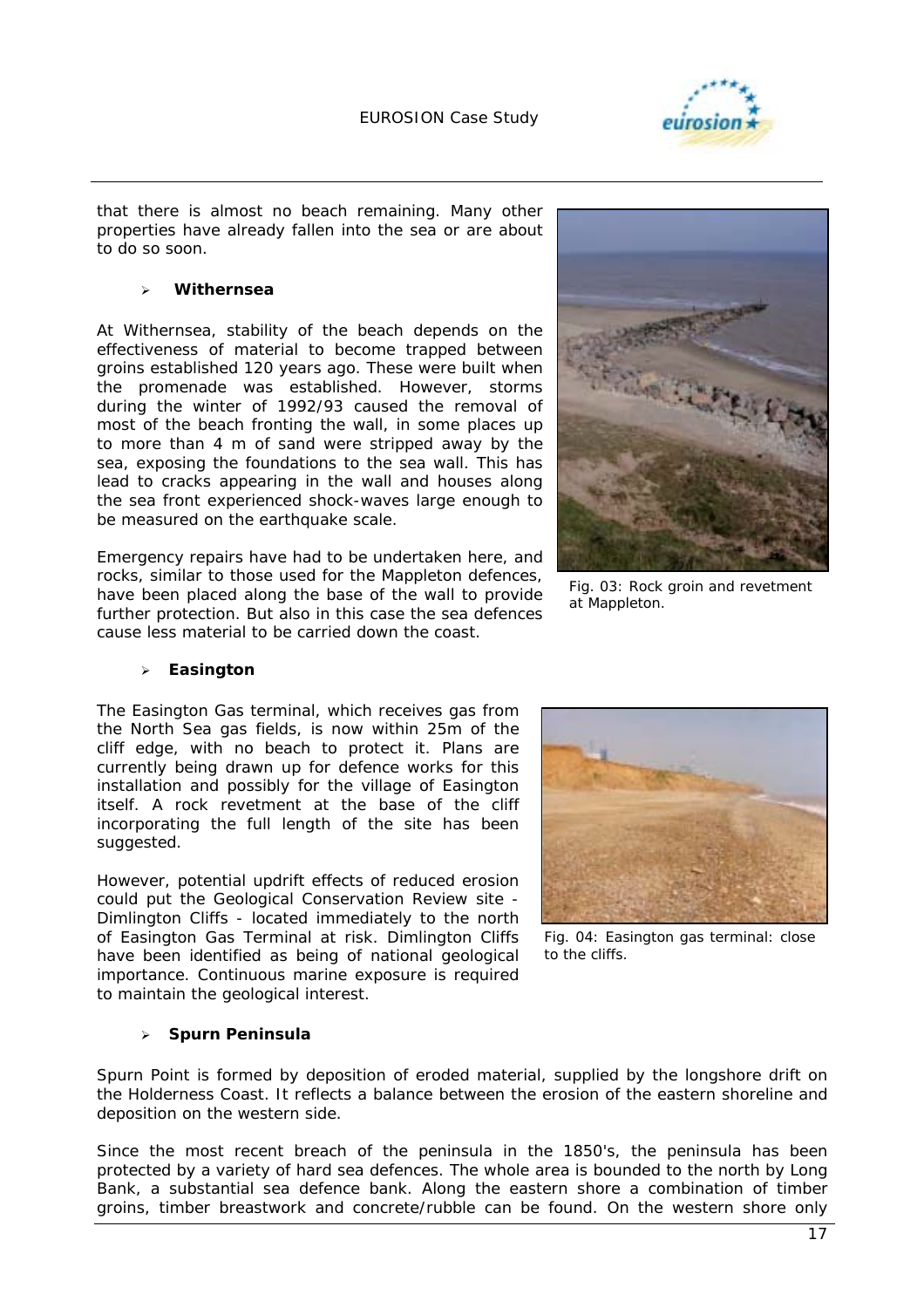

isolated defences exist, in<br>particular the concrete and the concrete and masonry wall in the vicinity of the RNLI station.

A consequence of these is that the central part of the spit has been frozen whilst the landward end moves westward, matching the erosion of the Holderness coast. The defences also serve to fix the mean high water level along the peninsula, delaying the erosion process, thereby affecting the natural evolution of the peninsula.



*Fig. 05: Timber groin, destroyed by lowering of the beach.*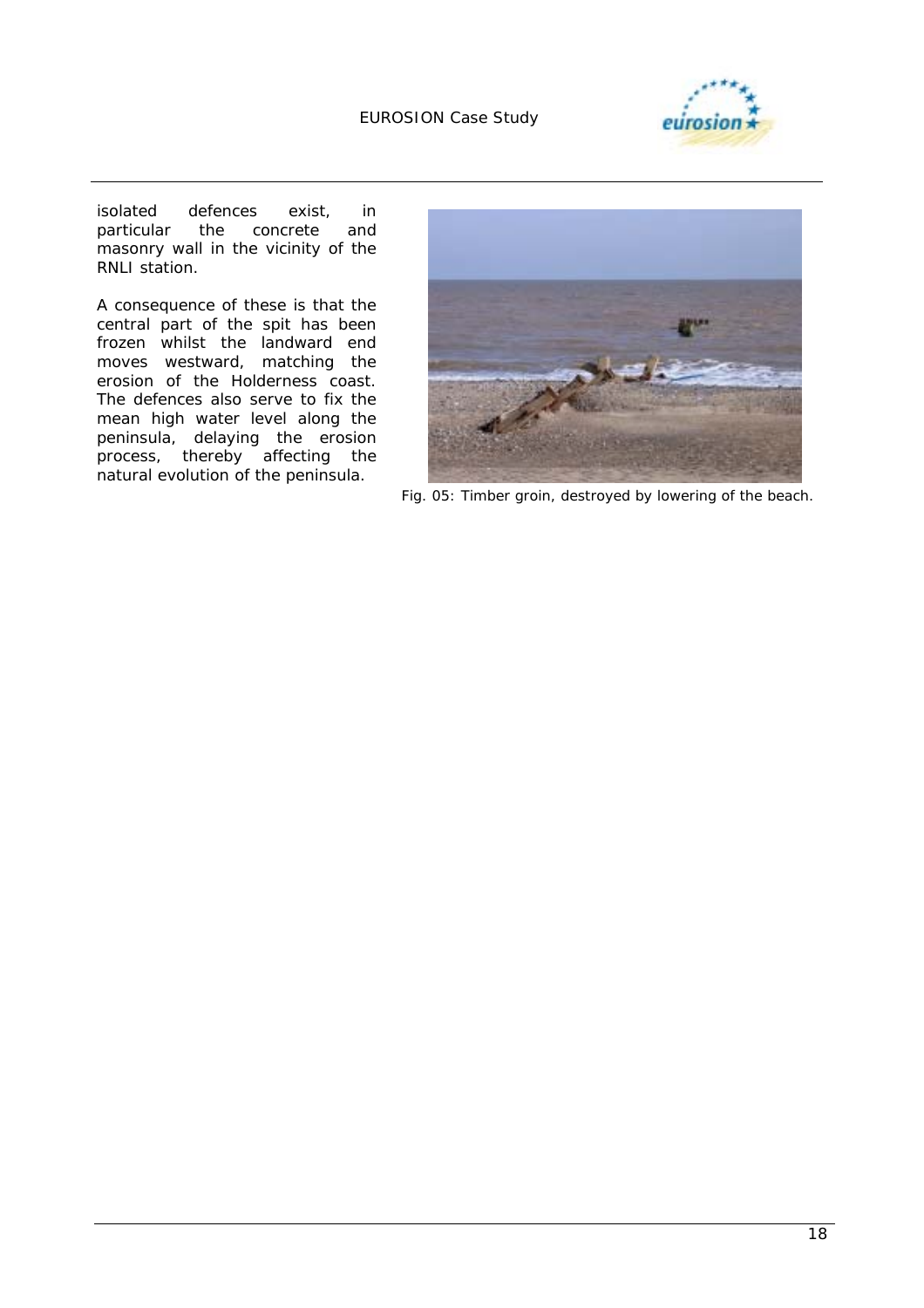

# **4. EFFECTS AND LESSONS LEARNT**

### **4.1 Effects related to erosion**

In general the fixation of the coastline at the main towns with hard measures has been successful locally, but always causes an increase in erosion downstream. The beaches along the Holderness coast were already very small, as only 30% of the glacial till eroded is heavy enough to be deposited and form a beach. The beaches downstream of the defences began to shrink in size, as material usually deposited there was either not eroded, or stuck behind the groin. This meant that the waves concentrated all their energy on the base of the weak cliff, because the beaches were not big enough to absorb the waves. This caused the cliffs to erode at a faster rate, threatening many buildings once thought of to be safe.

The fixed headlands such as the artificial defences at Bridlington, Hornsea, Mappleton and Withernsea have been in place only for a relatively short time period, however some evidence already exists to suggest that they are causing bays to form between them. South of Hornsea, for example, a bay is already developing southwards towards Withernsea. Once this bay extends between the two hard points it will continue to develop until it is deep enough to prevent sand escaping around the headlands. At this stage the beaches within the bay will begin to widen and deepen and form an effective natural protection against further wave erosion – so that the bay may become stable. Research into the area between Hornsea and Mappleton indicates that a stable bay between these two hard points could have a maximum depth of up to 650m located 2km south of Hornsea taking approximately 250 years to develop. If these stable bays will indeed form between hard defences, then it could provide an obvious method of protecting Holderness against further erosion in the future. The present town defences, together with a few more strategically placed hard points, may be sufficient to reduce and eventually stop erosion along the whole coast.

However, two problems face such an apparently desirable conclusion: as the bays develop the wave pressure on the headlands will increase, and the cost and difficulty of maintaining these may become impossible to sustain. This pressure will be due partly to the concentration of wave energy on any projecting headland but also because the sea bed will continue to erode offshore and the resulting deeper water will allow more wave attack at the shore.

Although the erosion of the Holderness coast is seen by those who live or work there as an evil which must be prevented, it may be viewed entirely differently from the viewpoint of those who live or work on adjoining coasts. The mud and sand which is produced from the Holderness erosion is carried along the coast and helps to prevent erosion downstream. The Humber estuary needs all the mud it can receive from Holderness for accretion of the estuary bed to be able to keep up pace with sea level rise. Without such mud the estuary would become deeper and the tidal range, and hence flooding of the low-lying lands surrounding the estuary, would increase. Similarly the beaches of Lincolnshire may be fed by sand moving south from Holderness. Preventing Holderness erosion could cause even more dramatic erosion on this coast than is already occurring.

# **4.2 Effects related to socio-economic aspects**

In some areas, like Hornsea, the measures taken to prevent erosion have proven to be efficient. In other areas, like Mappleton, the measures have proven inefficient or cause side effects. This results in a continued threat to the hinterland. The continued threat and the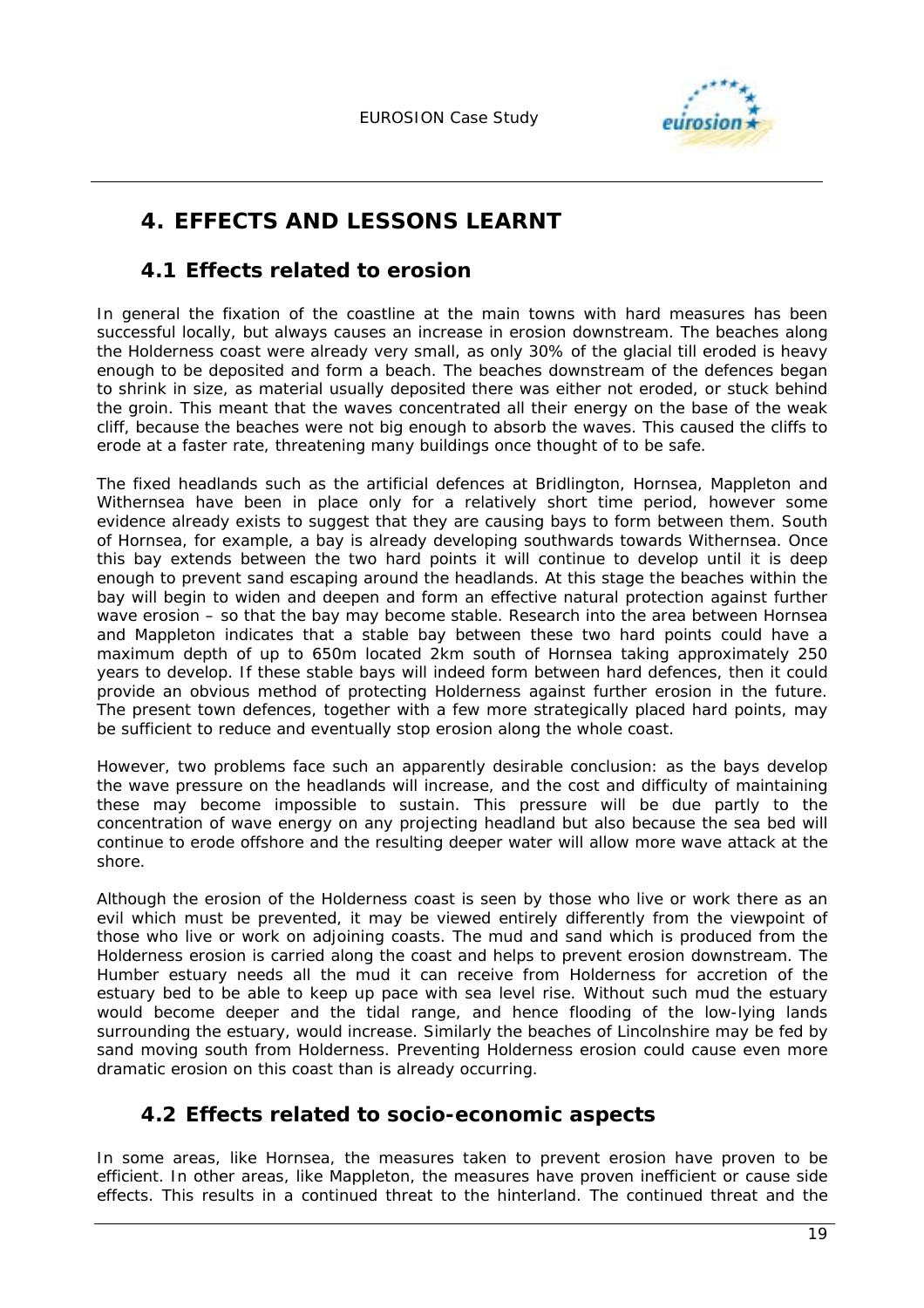

maintenance costs of the effective measures both claim their toll. A continued threat lays claim on the towns threatened by the erosion, as do the costs of maintenance. In the case of the Easington Gas terminal, the erosion of the coast results directly in a risky situation.

### **4.3 Effects in neighbouring regions**

As has been mentioned throughout this case study, the sea defences protect the beach locally, but do not stop erosion in the areas in between. In fact, in these areas the erosion was increased by the presence of the defences. The defences either prevent erosion or stop the long shore transport; by removing the sediment from the long shore drift in this way the beaches further downstream are starved from their natural sediment supply.

Further south of the case study area, the Humber estuary is very dependent on the sediment supply from erosion at the Holderness coast. The estuary needs sediment to feed the mudflats and banks of the Humber, which in turn protect Hull. When the Holderness coast is protected from erosion by coastal protection, the sediment supply towards the Humber estuary will decrease and intertidal areas in the estuary will be lost.

### **4.4 Relation with ICZM**

The relation with ICZM is as always difficult to assess and very dependent on the viewpoint one takes. The measures are taken to prevent erosion and safeguard functions of the hinterland. One could say an integrated coastal zone management strategy is adapted on a local scale, since there are several aspects of the coastal zone that interact. Holding the line assures the safety of the people living near the coast, defends the economical value of installations and maintains the current coastline. On a lager scale it becomes apparent that the local measures can have a negative influence on the development of the stretches of coast that are not or not as well protected.

Therefore, in 2000, East Riding of Yorkshire Council, and other interested parties agreed to develop an Integrated Coastal Zone Management Plan for the East Riding coastal zone, the fastest eroding in Europe. This is a plan that balances all the issues that are important on the coast, including the environment, tourism, fisheries, agriculture and rural isolation.

The East Riding coastal zone is a special place. It is a wonderful natural asset that is vital for the region 's economy and fundamental to our social well-being. It is also an area that provides particular challenges for those who live or work there, as well as the organisations involved in all aspects of its management. The East Riding coast experiences high rates of erosion, supports relatively isolated communities and has core industries in decline. But it is also an area with exciting opportunities –whether they are in developing tourism, the economic and social regeneration of our coastal towns and villages or in protecting and enhancing the environment.

# **4.5 Conclusions**

### **Effectiveness**

The effectiveness of the measures taken at the Holderness coast are varying but in general the hard measures are successful in stopping or at least slowing down the erosion locally. However, due to the use of hard measures, downstream of the measures the erosion has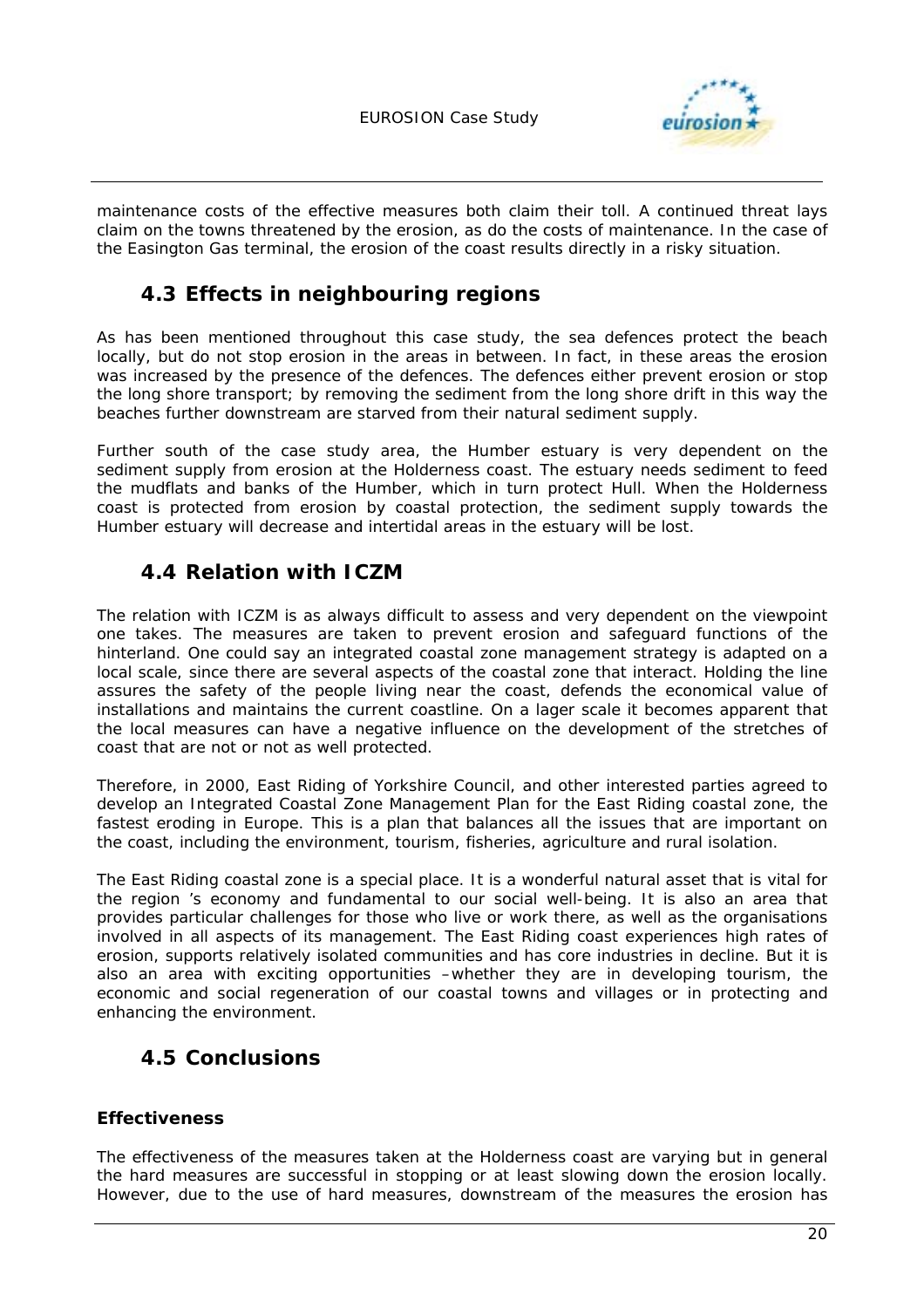

increased. In between the towns with a fixed coastline, bays seem to be developing due to this erosion. The sea defences seem to be creating artificial headlands because erosion on both sides continues. As time progresses this could mean that the headlands (towns) become more and more exposed to the force of the waves, while the coast in between the headlands will erode more and more until a stable bay is formed.

### **Possible undesirable effects**

Human interference such as sea defences causes rapid erosion of the unprotected beaches and cliffs. Groins at Mappleton and Hornsea and concrete seawalls at Withernsea interrupt the evolution of the natural coast and trap the sediment transport needed to supply the downstream beaches.

To counter this, nowadays local and regional authorities are trying set up integrated coastal zone management programmes for the whole coastline. However, problems arise because there is an absence of a unified framework for managing the coastal zone and because of the lack of cooperation and coordination between the different organisations with administrative responsibilities for activities within the coastal zone. The policy remains 'hold the line' or 'do nothing'.

Furthermore, human coastal defence structures are often unsightly and in some cases make access to beaches more difficult discouraging tourism. Their maintenance costs are high and they sometimes impede other solutions up- or downstream.

### **Gaps in information**

No information was found on the costs for the construction of the different measures as well as for the maintenance costs of the constructions. Furthermore, information on the net sediment transport was not found.